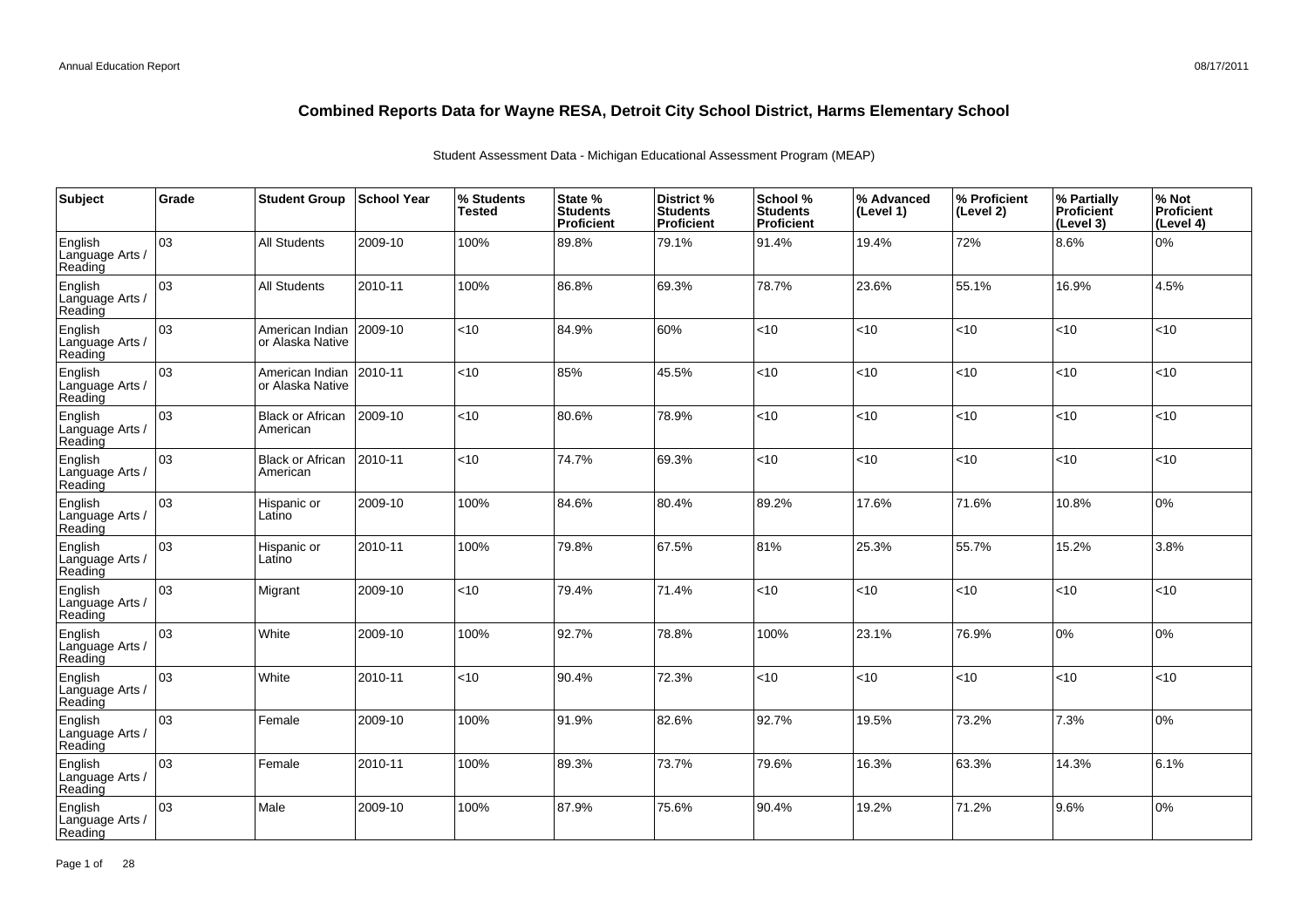| Subject                               | Grade | <b>Student Group</b>                 | <b>School Year</b> | % Students<br><b>Tested</b> | State %<br><b>Students</b><br>Proficient | <b>District %</b><br><b>Students</b><br>Proficient | School %<br><b>Students</b><br><b>Proficient</b> | % Advanced<br>(Level 1) | % Proficient<br>(Level 2) | % Partially<br><b>Proficient</b><br>(Level 3) | % Not<br>Proficient<br>(Level 4) |
|---------------------------------------|-------|--------------------------------------|--------------------|-----------------------------|------------------------------------------|----------------------------------------------------|--------------------------------------------------|-------------------------|---------------------------|-----------------------------------------------|----------------------------------|
| English<br>Language Arts /<br>Reading | 03    | Male                                 | 2010-11            | 100%                        | 84.3%                                    | 65%                                                | 77.5%                                            | 32.5%                   | 45%                       | 20%                                           | 2.5%                             |
| English<br>Language Arts /<br>Reading | lоз   | Economically<br>Disadvantaged        | 2009-10            | 100%                        | 84.5%                                    | 78.3%                                              | 91.4%                                            | 19.4%                   | 72%                       | 8.6%                                          | 10%                              |
| English<br>Language Arts /<br>Reading | 03    | Economically<br>Disadvantaged        | 2010-11            | 100%                        | 80.2%                                    | 69.1%                                              | 79.1%                                            | 23.3%                   | 55.8%                     | 17.4%                                         | 3.5%                             |
| English<br>Language Arts /<br>Reading | оз    | Limited English<br>Proficient        | 2009-10            | 100%                        | 82.2%                                    | 80.3%                                              | 90.8%                                            | 18.4%                   | 72.4%                     | 9.2%                                          | 0%                               |
| English<br>Language Arts /<br>Reading | 03    | Limited English<br>Proficient        | 2010-11            | 100%                        | 71.3%                                    | 67.8%                                              | 78.9%                                            | 22.4%                   | 56.6%                     | 17.1%                                         | 3.9%                             |
| English<br>Language Arts /<br>Reading | 03    | Students with<br><b>Disabilities</b> | 2009-10            | 100%                        | 71%                                      | 58.8%                                              | 73.3%                                            | 6.7%                    | 66.7%                     | 26.7%                                         | 0%                               |
| English<br>Language Arts /<br>Reading | 03    | Students with<br><b>Disabilities</b> | 2010-11            | <10                         | 62.1%                                    | 36.7%                                              | < 10                                             | < 10                    | <10                       | <10                                           | <10                              |
| English<br>Language Arts /<br>Reading | 104   | <b>All Students</b>                  | 2009-10            | 100%                        | 84.1%                                    | 64.3%                                              | 69.9%                                            | 17.2%                   | 52.7%                     | 24.7%                                         | 5.4%                             |
| English<br>Language Arts /<br>Reading | 104   | <b>All Students</b>                  | 2010-11            | 100%                        | 84.1%                                    | 63.6%                                              | 84.6%                                            | 15.4%                   | 69.2%                     | 12.8%                                         | 2.6%                             |
| English<br>Language Arts /<br>Reading | 04    | American Indian<br>or Alaska Native  | 2009-10            | $<$ 10                      | 83.5%                                    | 66.7%                                              | <10                                              | <10                     | <10                       | <10                                           | <10                              |
| English<br>Language Arts /<br>Reading | 104   | American Indian<br>or Alaska Native  | 2010-11            | $<$ 10                      | 77.4%                                    | 40.9%                                              | <10                                              | <10                     | <10                       | <10                                           | <10                              |
| English<br>Language Arts /<br>Reading | 04    | <b>Black or African</b><br>American  | 2009-10            | $<$ 10                      | 68.6%                                    | 64.5%                                              | <10                                              | <10                     | <10                       | <10                                           | <10                              |
| English<br>Language Arts /<br>Reading | 104   | <b>Black or African</b><br>American  | 2010-11            | <10                         | 69.1%                                    | 62.6%                                              | <10                                              | <10                     | <10                       | <10                                           | <10                              |
| English<br>Language Arts<br>Reading   | 04    | Hispanic or<br>Latino                | 2009-10            | 100%                        | 74.3%                                    | 61.8%                                              | 69.3%                                            | 17.3%                   | 52%                       | 26.7%                                         | 4%                               |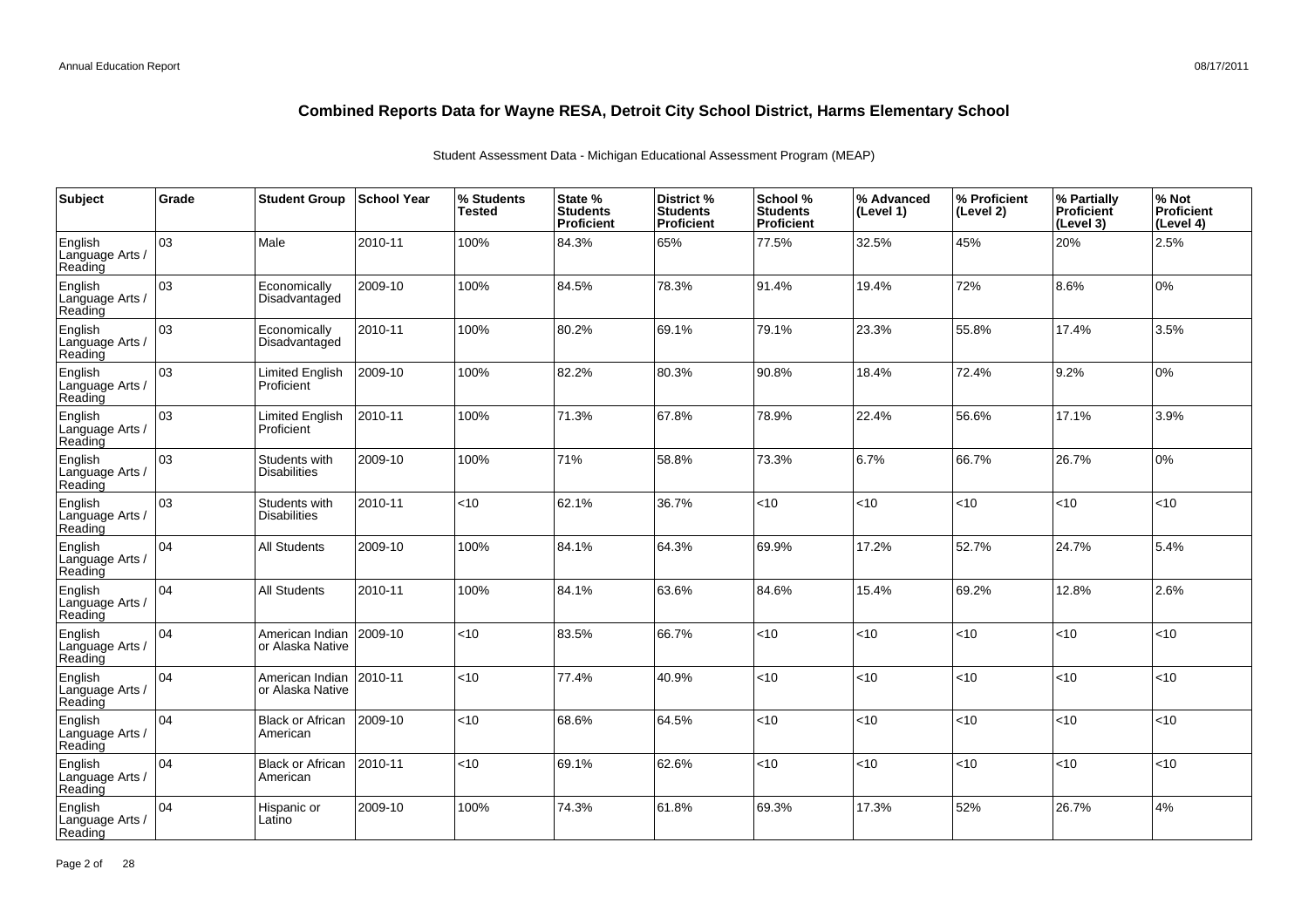| Subject                               | Grade | <b>Student Group</b>                 | ∣School Year | % Students<br><b>Tested</b> | State %<br><b>Students</b><br><b>Proficient</b> | District %<br><b>Students</b><br>Proficient | School %<br><b>Students</b><br><b>Proficient</b> | % Advanced<br>(Level 1) | % Proficient<br>(Level 2) | % Partially<br>Proficient<br>(Level 3) | % Not<br>Proficient<br>(Level 4) |
|---------------------------------------|-------|--------------------------------------|--------------|-----------------------------|-------------------------------------------------|---------------------------------------------|--------------------------------------------------|-------------------------|---------------------------|----------------------------------------|----------------------------------|
| English<br>Language Arts /<br>Reading | 04    | Hispanic or<br>Latino                | 2010-11      | 100%                        | 77.9%                                           | 70.3%                                       | 87.1%                                            | 14.5%                   | 72.6%                     | 12.9%                                  | 0%                               |
| English<br>Language Arts /<br>Reading | 04    | White                                | 2009-10      | 100%                        | 88.9%                                           | 61.6%                                       | 66.7%                                            | 8.3%                    | 58.3%                     | 16.7%                                  | 16.7%                            |
| English<br>Language Arts /<br>Reading | 04    | White                                | 2010-11      | 100%                        | 88.5%                                           | 65.3%                                       | 72.7%                                            | 9.1%                    | 63.6%                     | 9.1%                                   | 18.2%                            |
| English<br>Language Arts /<br>Reading | 04    | Female                               | 2009-10      | 100%                        | 86.1%                                           | 67.8%                                       | 74.5%                                            | 17%                     | 57.4%                     | 21.3%                                  | 4.3%                             |
| English<br>Language Arts /<br>Reading | 04    | Female                               | 2010-11      | 100%                        | 87%                                             | 68.8%                                       | 90.3%                                            | 16.1%                   | 74.2%                     | 3.2%                                   | 6.5%                             |
| English<br>Language Arts /<br>Reading | 04    | Male                                 | 2009-10      | 100%                        | 82.1%                                           | 60.8%                                       | 65.2%                                            | 17.4%                   | 47.8%                     | 28.3%                                  | 6.5%                             |
| English<br>Language Arts /<br>Reading | 04    | Male                                 | 2010-11      | 100%                        | 81.3%                                           | 58.6%                                       | 80.9%                                            | 14.9%                   | 66%                       | 19.1%                                  | 0%                               |
| English<br>Language Arts<br>Reading   | 04    | Economically<br>Disadvantaged        | 2009-10      | 100%                        | 75.7%                                           | 63.3%                                       | 69.9%                                            | 17.2%                   | 52.7%                     | 24.7%                                  | 5.4%                             |
| English<br>Language Arts /<br>Reading | 04    | Economically<br>Disadvantaged        | 2010-11      | 100%                        | 76.1%                                           | 63.2%                                       | 84.4%                                            | 15.6%                   | 68.8%                     | 13%                                    | 2.6%                             |
| English<br>Language Arts<br>Reading   | 04    | <b>Limited English</b><br>Proficient | 2009-10      | 100%                        | 64.3%                                           | 63.5%                                       | 68.4%                                            | 17.1%                   | 51.3%                     | 25%                                    | 6.6%                             |
| English<br>Language Arts<br>Reading   | 04    | <b>Limited English</b><br>Proficient | 2010-11      | 100%                        | 66.5%                                           | 68.7%                                       | 86.2%                                            | 15.4%                   | 70.8%                     | 12.3%                                  | 1.5%                             |
| English<br>Language Arts<br>Reading   | 04    | Students with<br><b>Disabilities</b> | 2009-10      | 100%                        | 58%                                             | 43.2%                                       | 21.4%                                            | $0\%$                   | 21.4%                     | 64.3%                                  | 14.3%                            |
| English<br>Language Arts<br>Reading   | 04    | Students with<br><b>Disabilities</b> | 2010-11      | $<$ 10                      | 54.2%                                           | 25.8%                                       | < 10                                             | <10                     | <10                       | < 10                                   | <10                              |
| English<br>Language Arts<br>Reading   | 05    | <b>All Students</b>                  | 2009-10      | 100%                        | 85.2%                                           | 65.1%                                       | 82%                                              | 31.1%                   | 50.8%                     | 13.1%                                  | 4.9%                             |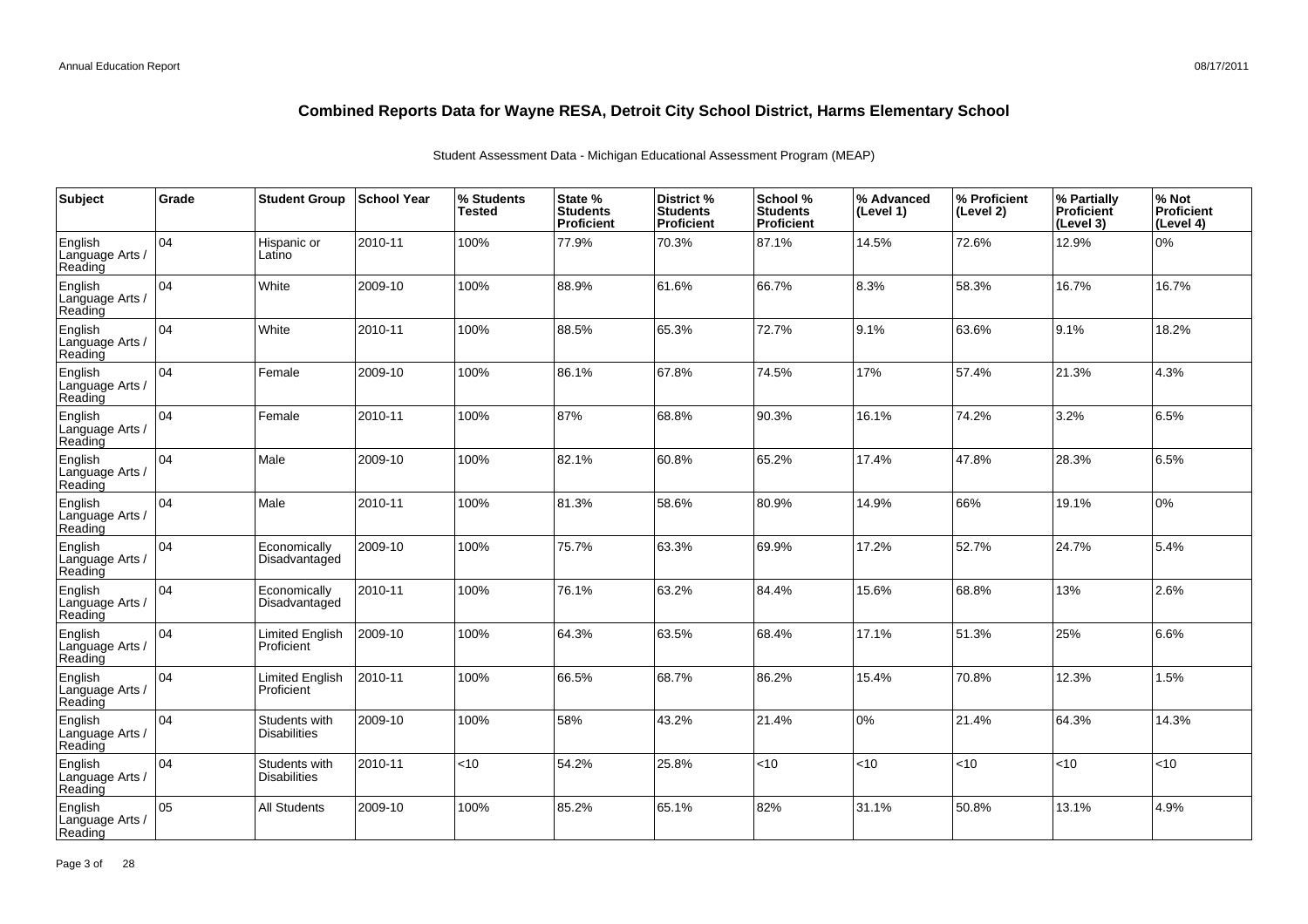| Subject                               | Grade | <b>Student Group</b>                | <b>School Year</b> | % Students<br><b>Tested</b> | State %<br><b>Students</b><br>Proficient | District %<br><b>Students</b><br>Proficient | School %<br><b>Students</b><br><b>Proficient</b> | % Advanced<br>(Level 1) | % Proficient<br>(Level 2) | % Partially<br>Proficient<br>(Level 3) | % Not<br>Proficient<br>(Level 4) |
|---------------------------------------|-------|-------------------------------------|--------------------|-----------------------------|------------------------------------------|---------------------------------------------|--------------------------------------------------|-------------------------|---------------------------|----------------------------------------|----------------------------------|
| English<br>Language Arts /<br>Reading | 05    | All Students                        | 2010-11            | 100%                        | 85.1%                                    | 65.4%                                       | 82.5%                                            | 33.8%                   | 48.8%                     | 12.5%                                  | 5%                               |
| English<br>Language Arts /<br>Reading | 05    | American Indian<br>or Alaska Native | 2009-10            | <10                         | 82.5%                                    | 55.6%                                       | <10                                              | <10                     | <10                       | <10                                    | <10                              |
| English<br>Language Arts /<br>Reading | 05    | <b>Black or African</b><br>American | 2009-10            | <10                         | 70.4%                                    | 65.2%                                       | < 10                                             | < 10                    | <10                       | < 10                                   | <10                              |
| English<br>Language Arts /<br>Reading | 05    | <b>Black or African</b><br>American | 2010-11            | $<$ 10                      | 71.6%                                    | 64.6%                                       | <10                                              | <10                     | <10                       | < 10                                   | <10                              |
| English<br>Language Arts /<br>Reading | 05    | Hispanic or<br>Latino               | 2009-10            | 100%                        | 74.6%                                    | 62.6%                                       | 79.2%                                            | 27.1%                   | 52.1%                     | 14.6%                                  | 6.3%                             |
| English<br>Language Arts /<br>Reading | 05    | Hispanic or<br>Latino               | 2010-11            | 100%                        | 78.5%                                    | 69.2%                                       | 80%                                              | 30.8%                   | 49.2%                     | 13.8%                                  | 6.2%                             |
| English<br>Language Arts /<br>Reading | 05    | White                               | 2009-10            | <10                         | 89.8%                                    | 67%                                         | < 10                                             | <10                     | <10                       | < 10                                   | <10                              |
| English<br>Language Arts<br>Reading   | 05    | White                               | 2010-11            | 100%                        | 89%                                      | 67.5%                                       | 90%                                              | 40%                     | 50%                       | 10%                                    | 0%                               |
| English<br>Language Arts<br>Reading   | 05    | Female                              | 2009-10            | 100%                        | 86.8%                                    | 67.7%                                       | 81.5%                                            | 25.9%                   | 55.6%                     | 7.4%                                   | 11.1%                            |
| English<br>Language Arts<br>Reading   | 05    | Female                              | 2010-11            | 100%                        | 87.7%                                    | 69.3%                                       | 90.2%                                            | 43.9%                   | 46.3%                     | 9.8%                                   | 0%                               |
| English<br>Language Arts<br>Reading   | lo5   | Male                                | 2009-10            | 100%                        | 83.5%                                    | 62.5%                                       | 82.4%                                            | 35.3%                   | 47.1%                     | 17.6%                                  | 0%                               |
| English<br>Language Arts<br>Reading   | 05    | Male                                | 2010-11            | 100%                        | 82.6%                                    | 61.5%                                       | 74.4%                                            | 23.1%                   | 51.3%                     | 15.4%                                  | 10.3%                            |
| English<br>Language Arts<br>Reading   | 05    | Economically<br>Disadvantaged       | 2009-10            | 100%                        | 76.6%                                    | 63.8%                                       | 82%                                              | 31.1%                   | 50.8%                     | 13.1%                                  | 4.9%                             |
| English<br>Language Arts<br>Reading   | 05    | Economically<br>Disadvantaged       | 2010-11            | 100%                        | 77.4%                                    | 64.9%                                       | 81.8%                                            | 33.8%                   | 48.1%                     | 13%                                    | 5.2%                             |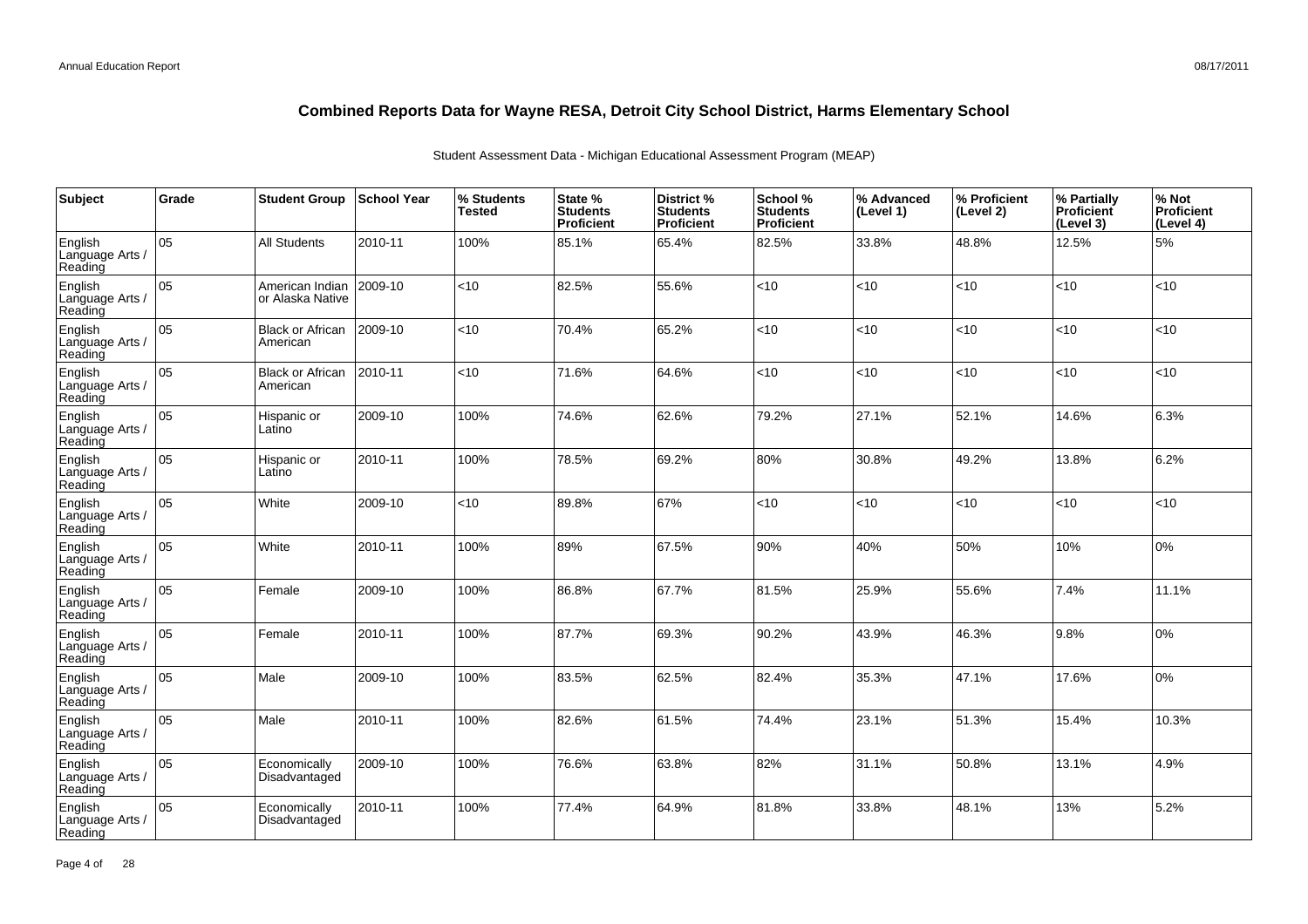| <b>Subject</b>                        | Grade | <b>Student Group</b>                 | <b>School Year</b> | % Students<br><b>Tested</b> | State %<br><b>Students</b><br>Proficient | District %<br><b>Students</b><br><b>Proficient</b> | School %<br><b>Students</b><br><b>Proficient</b> | % Advanced<br>(Level 1) | % Proficient<br>(Level 2) | % Partially<br><b>Proficient</b><br>(Level 3) | % Not<br><b>Proficient</b><br>(Level 4) |
|---------------------------------------|-------|--------------------------------------|--------------------|-----------------------------|------------------------------------------|----------------------------------------------------|--------------------------------------------------|-------------------------|---------------------------|-----------------------------------------------|-----------------------------------------|
| English<br>Language Arts /<br>Reading | 05    | <b>Limited English</b><br>Proficient | 2009-10            | 100%                        | 61.8%                                    | 62.9%                                              | 80.8%                                            | 28.8%                   | 51.9%                     | 13.5%                                         | 5.8%                                    |
| English<br>Language Arts /<br>Reading | 05    | <b>Limited English</b><br>Proficient | 2010-11            | 100%                        | 63.3%                                    | 70.9%                                              | 80.3%                                            | 28.8%                   | 51.5%                     | 13.6%                                         | 6.1%                                    |
| English<br>Language Arts /<br>Reading | 05    | Students with<br><b>Disabilities</b> | 2009-10            | < 10                        | 57.6%                                    | 36.2%                                              | $<$ 10                                           | < 10                    | <10                       | < 10                                          | <10                                     |
| English<br>Language Arts /<br>Reading | 05    | Students with<br><b>Disabilities</b> | 2010-11            | 100%                        | 53%                                      | 30.1%                                              | 69.2%                                            | 0%                      | 69.2%                     | 15.4%                                         | 15.4%                                   |
| <b>Mathematics</b>                    | 03    | <b>All Students</b>                  | 2009-10            | 100%                        | 94.8%                                    | 85.6%                                              | 98.9%                                            | 36.6%                   | 62.4%                     | 1.1%                                          | 0%                                      |
| <b>Mathematics</b>                    | 03    | All Students                         | 2010-11            | 100%                        | 95.3%                                    | 84%                                                | 90%                                              | 25.6%                   | 64.4%                     | 10%                                           | 0%                                      |
| <b>Mathematics</b>                    | 03    | American Indian<br>or Alaska Native  | 2009-10            | < 10                        | 92.8%                                    | 66.7%                                              | <10                                              | < 10                    | <10                       | < 10                                          | <10                                     |
| <b>Mathematics</b>                    | 03    | American Indian<br>or Alaska Native  | 2010-11            | <10                         | 95.1%                                    | 91.7%                                              | $<$ 10                                           | < 10                    | <10                       | <10                                           | <10                                     |
| <b>Mathematics</b>                    | 03    | <b>Black or African</b><br>American  | 2009-10            | <10                         | 87.7%                                    | 85%                                                | $<$ 10                                           | < 10                    | <10                       | < 10                                          | <10                                     |
| <b>Mathematics</b>                    | 03    | <b>Black or African</b><br>American  | 2010-11            | $<$ 10                      | 88.6%                                    | 82.9%                                              | $<$ 10                                           | < 10                    | <10                       | <10                                           | <10                                     |
| <b>Mathematics</b>                    | 03    | Hispanic or<br>Latino                | 2009-10            | 100%                        | 92.3%                                    | 87.8%                                              | 98.6%                                            | 39.2%                   | 59.5%                     | 1.4%                                          | 0%                                      |
| <b>Mathematics</b>                    | 03    | Hispanic or<br>Latino                | 2010-11            | 100%                        | 93.5%                                    | 89.4%                                              | 89.9%                                            | 26.6%                   | 63.3%                     | 10.1%                                         | 0%                                      |
| <b>Mathematics</b>                    | 03    | Migrant                              | 2009-10            | $<10$                       | 90.5%                                    | 78.6%                                              | <10                                              | < 10                    | <10                       | < 10                                          | <10                                     |
| <b>Mathematics</b>                    | 03    | White                                | 2009-10            | 100%                        | 96.9%                                    | 90.8%                                              | 100%                                             | 23.1%                   | 76.9%                     | 0%                                            | 0%                                      |
| <b>Mathematics</b>                    | 03    | White                                | 2010-11            | <10                         | 97.1%                                    | 88.8%                                              | <10                                              | <10                     | <10                       | <10                                           | <10                                     |
| Mathematics                           | 03    | Female                               | 2009-10            | 100%                        | 94.8%                                    | 86.3%                                              | 97.6%                                            | 34.1%                   | 63.4%                     | 2.4%                                          | 0%                                      |
| <b>Mathematics</b>                    | 03    | Female                               | 2010-11            | 100%                        | 95.3%                                    | 84.2%                                              | 87.5%                                            | 25%                     | 62.5%                     | 12.5%                                         | 0%                                      |
| Mathematics                           | 03    | Male                                 | 2009-10            | 100%                        | 94.8%                                    | 84.8%                                              | 100%                                             | 38.5%                   | 61.5%                     | 0%                                            | 0%                                      |
| <b>Mathematics</b>                    | 03    | Male                                 | 2010-11            | 100%                        | 95.3%                                    | 83.9%                                              | 92.9%                                            | 26.2%                   | 66.7%                     | 7.1%                                          | 0%                                      |
| <b>Mathematics</b>                    | 03    | Economically<br>Disadvantaged        | 2009-10            | 100%                        | 91.9%                                    | 85.2%                                              | 98.9%                                            | 36.6%                   | 62.4%                     | 1.1%                                          | 0%                                      |
| Mathematics                           | 03    | Economically<br>Disadvantaged        | 2010-11            | 100%                        | 92.7%                                    | 83.5%                                              | 89.5%                                            | 25.6%                   | 64%                       | 10.5%                                         | 0%                                      |
| <b>Mathematics</b>                    | 03    | <b>Limited English</b><br>Proficient | 2009-10            | 100%                        | 92.1%                                    | 89.7%                                              | 98.7%                                            | 36.8%                   | 61.8%                     | 1.3%                                          | 0%                                      |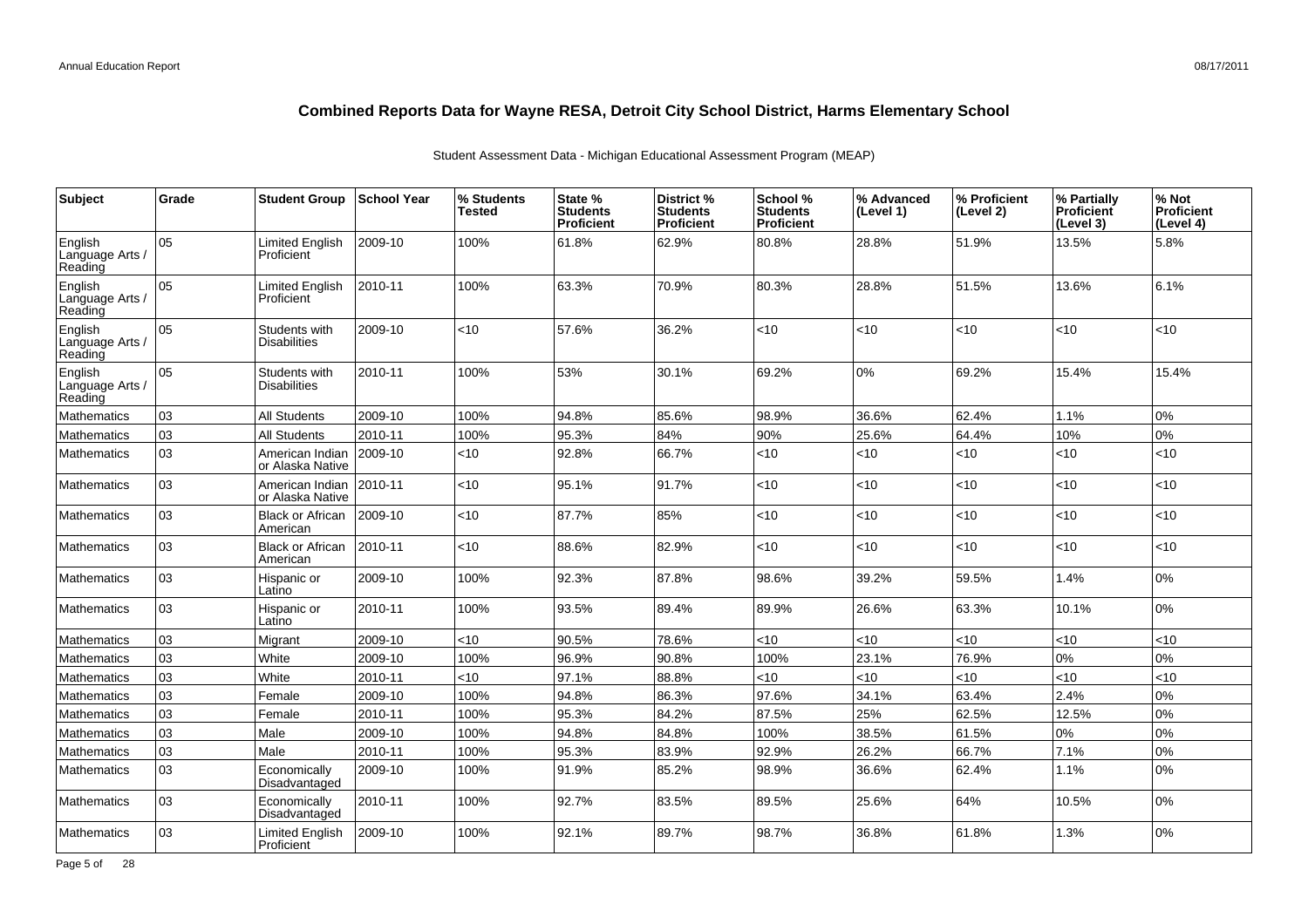| <b>Subject</b>              | Grade | <b>Student Group</b>                 | <b>School Year</b> | % Students<br>Tested | State %<br><b>Students</b><br><b>Proficient</b> | <b>District %</b><br><b>Students</b><br><b>Proficient</b> | School %<br><b>Students</b><br><b>Proficient</b> | % Advanced<br>(Level 1) | % Proficient<br>(Level 2) | % Partially<br><b>Proficient</b><br>(Level 3) | % Not<br><b>Proficient</b><br>(Level 4) |
|-----------------------------|-------|--------------------------------------|--------------------|----------------------|-------------------------------------------------|-----------------------------------------------------------|--------------------------------------------------|-------------------------|---------------------------|-----------------------------------------------|-----------------------------------------|
| <b>Mathematics</b>          | 03    | <b>Limited English</b><br>Proficient | 2010-11            | 100%                 | 92.1%                                           | 89.2%                                                     | 88.2%                                            | 27.6%                   | 60.5%                     | 11.8%                                         | 0%                                      |
| <b>Mathematics</b>          | 03    | Students with<br><b>Disabilities</b> | 2009-10            | 100%                 | 87.8%                                           | 78.6%                                                     | 93.3%                                            | 13.3%                   | 80%                       | 6.7%                                          | 0%                                      |
| <b>Mathematics</b>          | 03    | Students with<br><b>Disabilities</b> | 2010-11            | $<$ 10               | 88.7%                                           | 72.6%                                                     | < 10                                             | $<$ 10                  | $<$ 10                    | <10                                           | $<$ 10                                  |
| <b>Mathematics</b>          | 04    | <b>All Students</b>                  | 2009-10            | 100%                 | 92.3%                                           | 78.5%                                                     | 95.7%                                            | 24.5%                   | 71.3%                     | 4.3%                                          | 0%                                      |
| <b>Mathematics</b>          | 04    | <b>All Students</b>                  | 2010-11            | 100%                 | 91.5%                                           | 75.4%                                                     | 92.4%                                            | 21.5%                   | 70.9%                     | 7.6%                                          | 0%                                      |
| <b>Mathematics</b>          | 04    | American Indian<br>or Alaska Native  | 2009-10            | $<$ 10               | 89.5%                                           | 72.7%                                                     | < 10                                             | < 10                    | <10                       | <10                                           | $<$ 10                                  |
| <b>Mathematics</b>          | 04    | American Indian<br>or Alaska Native  | 2010-11            | $<$ 10               | 88.8%                                           | 66.7%                                                     | $<$ 10                                           | $<$ 10                  | $<$ 10                    | <10                                           | $<$ 10                                  |
| <b>Mathematics</b>          | 04    | <b>Black or African</b><br>American  | 2009-10            | < 10                 | 82.3%                                           | 77.4%                                                     | <10                                              | $<$ 10                  | <10                       | <10                                           | <10                                     |
| <b>Mathematics</b>          | 04    | <b>Black or African</b><br>American  | 2010-11            | <10                  | 81.2%                                           | 74.1%                                                     | <10                                              | $<$ 10                  | $<$ 10                    | <10                                           | $<$ 10                                  |
| <b>Mathematics</b>          | 04    | Hispanic or<br>Latino                | 2009-10            | 100%                 | 89.3%                                           | 86.4%                                                     | 97.4%                                            | 25%                     | 72.4%                     | 2.6%                                          | 0%                                      |
| <b>Mathematics</b>          | 04    | Hispanic or<br>Latino                | 2010-11            | 100%                 | 88.7%                                           | 83.6%                                                     | 95.2%                                            | 20.6%                   | 74.6%                     | 4.8%                                          | 0%                                      |
| <b>Mathematics</b>          | 04    | White                                | 2009-10            | 100%                 | 95.1%                                           | 82.8%                                                     | 91.7%                                            | 33.3%                   | 58.3%                     | 8.3%                                          | 0%                                      |
| Mathematics                 | 04    | White                                | 2010-11            | 100%                 | 94.3%                                           | 77.6%                                                     | 81.8%                                            | 27.3%                   | 54.5%                     | 18.2%                                         | 0%                                      |
| <b>Mathematics</b>          | 04    | Female                               | 2009-10            | 100%                 | 92.9%                                           | 80.4%                                                     | 95.7%                                            | 19.1%                   | 76.6%                     | 4.3%                                          | 0%                                      |
| <b>Mathematics</b>          | 04    | Female                               | 2010-11            | 100%                 | 91.6%                                           | 75.3%                                                     | 96.8%                                            | 22.6%                   | 74.2%                     | 3.2%                                          | 0%                                      |
| <b>Mathematics</b>          | 04    | Male                                 | 2009-10            | 100%                 | 91.6%                                           | 76.7%                                                     | 95.7%                                            | 29.8%                   | 66%                       | 4.3%                                          | $0\%$                                   |
| <b>Mathematics</b>          | 04    | Male                                 | 2010-11            | 100%                 | 91.3%                                           | 75.4%                                                     | 89.6%                                            | 20.8%                   | 68.8%                     | 10.4%                                         | 0%                                      |
| <b>Mathematics</b>          | 04    | Economically<br>Disadvantaged        | 2009-10            | 100%                 | 87.8%                                           | 78%                                                       | 95.7%                                            | 24.5%                   | 71.3%                     | 4.3%                                          | 0%                                      |
| <b>Mathematics</b>          | 04    | Economically<br>Disadvantaged        | 2010-11            | 100%                 | 86.9%                                           | 75.3%                                                     | 92.3%                                            | 21.8%                   | 70.5%                     | 7.7%                                          | 0%                                      |
| <b>Mathematics</b>          | 04    | <b>Limited English</b><br>Proficient | 2009-10            | 100%                 | 86.6%                                           | 87.7%                                                     | 97.4%                                            | 26%                     | 71.4%                     | 2.6%                                          | 0%                                      |
| <b>Mathematics</b>          | 04    | <b>Limited English</b><br>Proficient | 2010-11            | 100%                 | 84.5%                                           | 82.7%                                                     | 93.8%                                            | 20%                     | 73.8%                     | 6.2%                                          | 0%                                      |
| <b>Mathematics</b>          | 04    | Students with<br><b>Disabilities</b> | 2009-10            | 100%                 | 80%                                             | 66.6%                                                     | 85.7%                                            | 0%                      | 85.7%                     | 14.3%                                         | 0%                                      |
| <b>Mathematics</b>          | 04    | Students with<br><b>Disabilities</b> | 2010-11            | < 10                 | 77.5%                                           | 58.6%                                                     | <10                                              | <10                     | <10                       | $<$ 10                                        | <10                                     |
| Mathematics<br>Page 6 of 28 | 05    | <b>All Students</b>                  | 2009-10            | 100%                 | 79.5%                                           | 57%                                                       | 86.9%                                            | 32.8%                   | 54.1%                     | 13.1%                                         | 0%                                      |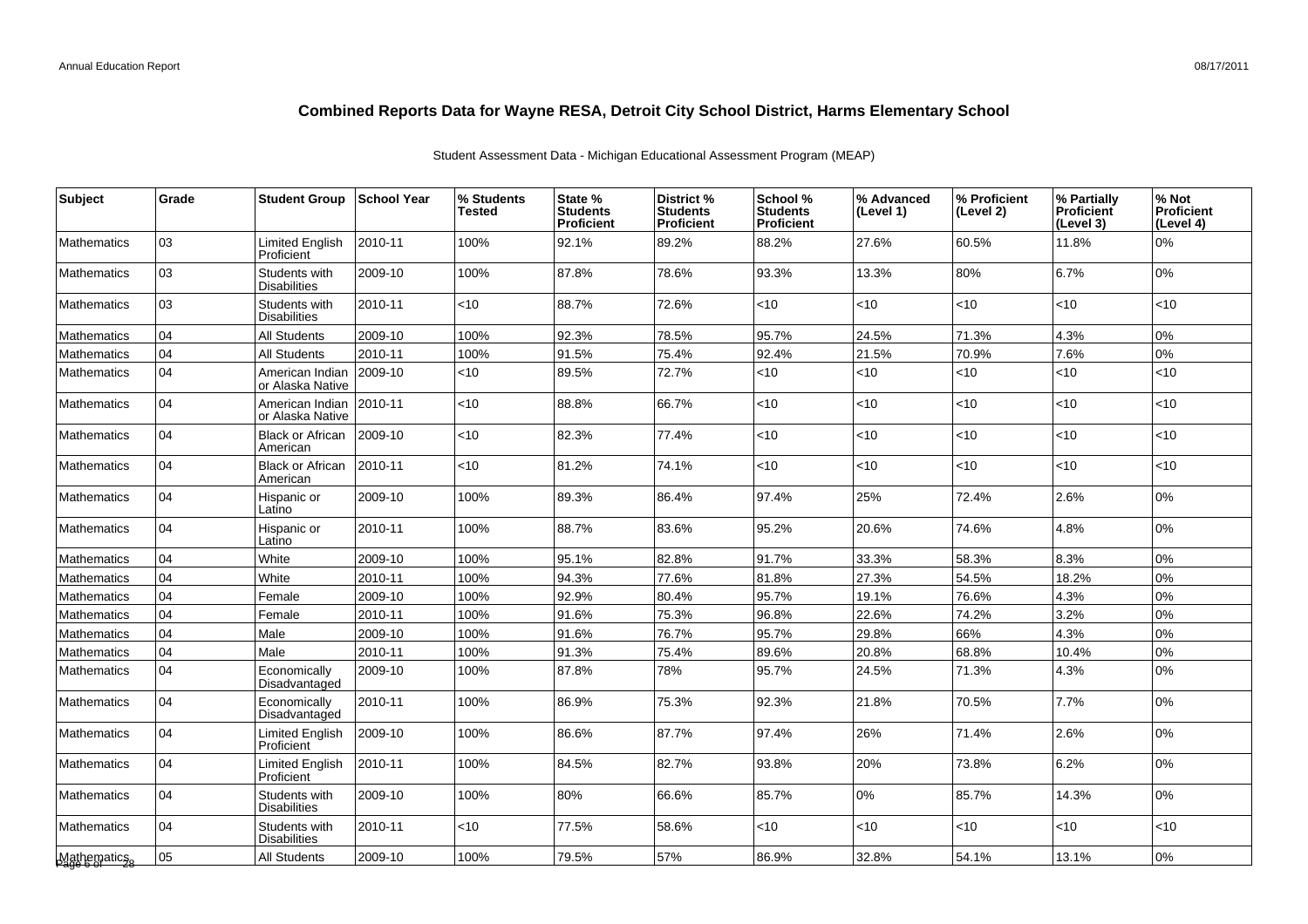| <b>Subject</b>          | Grade | <b>Student Group</b>                 | School Year | % Students<br>Tested | State %<br><b>Students</b><br>Proficient | District %<br><b>Students</b><br><b>Proficient</b> | School %<br><b>Students</b><br><b>Proficient</b> | % Advanced<br>(Level 1) | % Proficient<br>(Level 2) | % Partially<br><b>Proficient</b><br>(Level 3) | % Not<br><b>Proficient</b><br>(Level 4) |
|-------------------------|-------|--------------------------------------|-------------|----------------------|------------------------------------------|----------------------------------------------------|--------------------------------------------------|-------------------------|---------------------------|-----------------------------------------------|-----------------------------------------|
| <b>Mathematics</b>      | 05    | <b>All Students</b>                  | 2010-11     | 100%                 | 79.9%                                    | 54.4%                                              | 86.6%                                            | 35.4%                   | 51.2%                     | 12.2%                                         | 1.2%                                    |
| <b>Mathematics</b>      | 05    | American Indian<br>or Alaska Native  | $ 2009-10$  | <10                  | 71.7%                                    | 52.9%                                              | $<$ 10                                           | <10                     | $<$ 10                    | $<$ 10                                        | <10                                     |
| <b>Mathematics</b>      | 05    | <b>Black or African</b><br>American  | $ 2009-10$  | <10                  | 62.5%                                    | 56%                                                | $<$ 10                                           | $<$ 10                  | <10                       | < 10                                          | $<$ 10                                  |
| <b>Mathematics</b>      | 05    | <b>Black or African</b><br>American  | 2010-11     | $<$ 10               | 61.3%                                    | 52.2%                                              | $<$ 10                                           | <10                     | $<$ 10                    | <10                                           | <10                                     |
| <b>Mathematics</b>      | 05    | Hispanic or<br>Latino                | 2009-10     | 100%                 | 71%                                      | 64.2%                                              | 87.5%                                            | 35.4%                   | 52.1%                     | 12.5%                                         | 0%                                      |
| <b>Mathematics</b>      | 05    | Hispanic or<br>Latino                | 2010-11     | 100%                 | 73.5%                                    | 67.5%                                              | 87.9%                                            | 34.8%                   | 53%                       | 10.6%                                         | 1.5%                                    |
| <b>Mathematics</b>      | 05    | White                                | 2009-10     | <10                  | 84.3%                                    | 59.1%                                              | $<$ 10                                           | <10                     | <10                       | < 10                                          | <10                                     |
| <b>Mathematics</b>      | 05    | White                                | 2010-11     | 100%                 | 85.1%                                    | 62%                                                | 90.9%                                            | 36.4%                   | 54.5%                     | 9.1%                                          | 0%                                      |
| <b>Mathematics</b>      | 05    | Female                               | 2009-10     | 100%                 | 79.6%                                    | 57.3%                                              | 81.5%                                            | 22.2%                   | 59.3%                     | 18.5%                                         | 0%                                      |
| <b>Mathematics</b>      | 05    | Female                               | 2010-11     | 100%                 | 80.1%                                    | 54.3%                                              | 81%                                              | 31%                     | 50%                       | 16.7%                                         | 2.4%                                    |
| <b>Mathematics</b>      | 05    | Male                                 | 2009-10     | 100%                 | 79.4%                                    | 56.7%                                              | 91.2%                                            | 41.2%                   | 50%                       | 8.8%                                          | 0%                                      |
| <b>Mathematics</b>      | 05    | Male                                 | 2010-11     | 100%                 | 79.7%                                    | 54.4%                                              | 92.5%                                            | 40%                     | 52.5%                     | 7.5%                                          | 0%                                      |
| <b>Mathematics</b>      | 05    | Economically<br>Disadvantaged        | 2009-10     | 100%                 | 69.8%                                    | 56%                                                | 86.9%                                            | 32.8%                   | 54.1%                     | 13.1%                                         | 0%                                      |
| <b>Mathematics</b>      | 05    | Economically<br>Disadvantaged        | 2010-11     | 100%                 | 70.2%                                    | 53.7%                                              | 86.1%                                            | 35.4%                   | 50.6%                     | 12.7%                                         | 1.3%                                    |
| <b>Mathematics</b>      | 05    | Limited English<br>Proficient        | $ 2009-10$  | 100%                 | 67.6%                                    | 66.3%                                              | 86.5%                                            | 32.7%                   | 53.8%                     | 13.5%                                         | 0%                                      |
| <b>Mathematics</b>      | 05    | <b>Limited English</b><br>Proficient | 2010-11     | 100%                 | 64.7%                                    | 69.8%                                              | 89.4%                                            | 31.8%                   | 57.6%                     | 10.6%                                         | 0%                                      |
| <b>Mathematics</b>      | 05    | Students with<br><b>Disabilities</b> | 2009-10     | $<$ 10               | 52.8%                                    | 33.6%                                              | $<$ 10                                           | <10                     | $<$ 10                    | $<$ 10                                        | $<$ 10                                  |
| <b>Mathematics</b>      | 05    | Students with<br><b>Disabilities</b> | 2010-11     | 100%                 | 50.2%                                    | 28.7%                                              | 61.5%                                            | 7.7%                    | 53.8%                     | 38.5%                                         | 0%                                      |
| Science                 | 05    | <b>All Students</b>                  | 2009-10     | 100%                 | 81%                                      | 56.6%                                              | 70.5%                                            | 18%                     | 52.5%                     | 26.2%                                         | 3.3%                                    |
| Science                 | 05    | <b>All Students</b>                  | 2010-11     | 100%                 | 78.1%                                    | 47.6%                                              | 79.3%                                            | 26.8%                   | 52.4%                     | 19.5%                                         | 1.2%                                    |
| Science                 | 05    | American Indian<br>or Alaska Native  | $ 2009-10$  | <10                  | 77.2%                                    | 76.5%                                              | $<$ 10                                           | $<$ 10                  | $<$ 10                    | <10                                           | <10                                     |
| Science                 | 05    | <b>Black or African</b><br>American  | $ 2009-10$  | $<$ 10               | 59.6%                                    | 56.1%                                              | $<$ 10                                           | $<$ 10                  | $<$ 10                    | <10                                           | <10                                     |
| Science                 | 05    | <b>Black or African</b><br>American  | 2010-11     | <10                  | 52.8%                                    | 45.5%                                              | $<$ 10                                           | <10                     | <10                       | <10                                           | <10                                     |
| Science<br>Page 7 of 28 | 05    | Hispanic or<br>Latino                | 2009-10     | 100%                 | 68.8%                                    | 58.8%                                              | 64.6%                                            | 16.7%                   | 47.9%                     | 31.3%                                         | 4.2%                                    |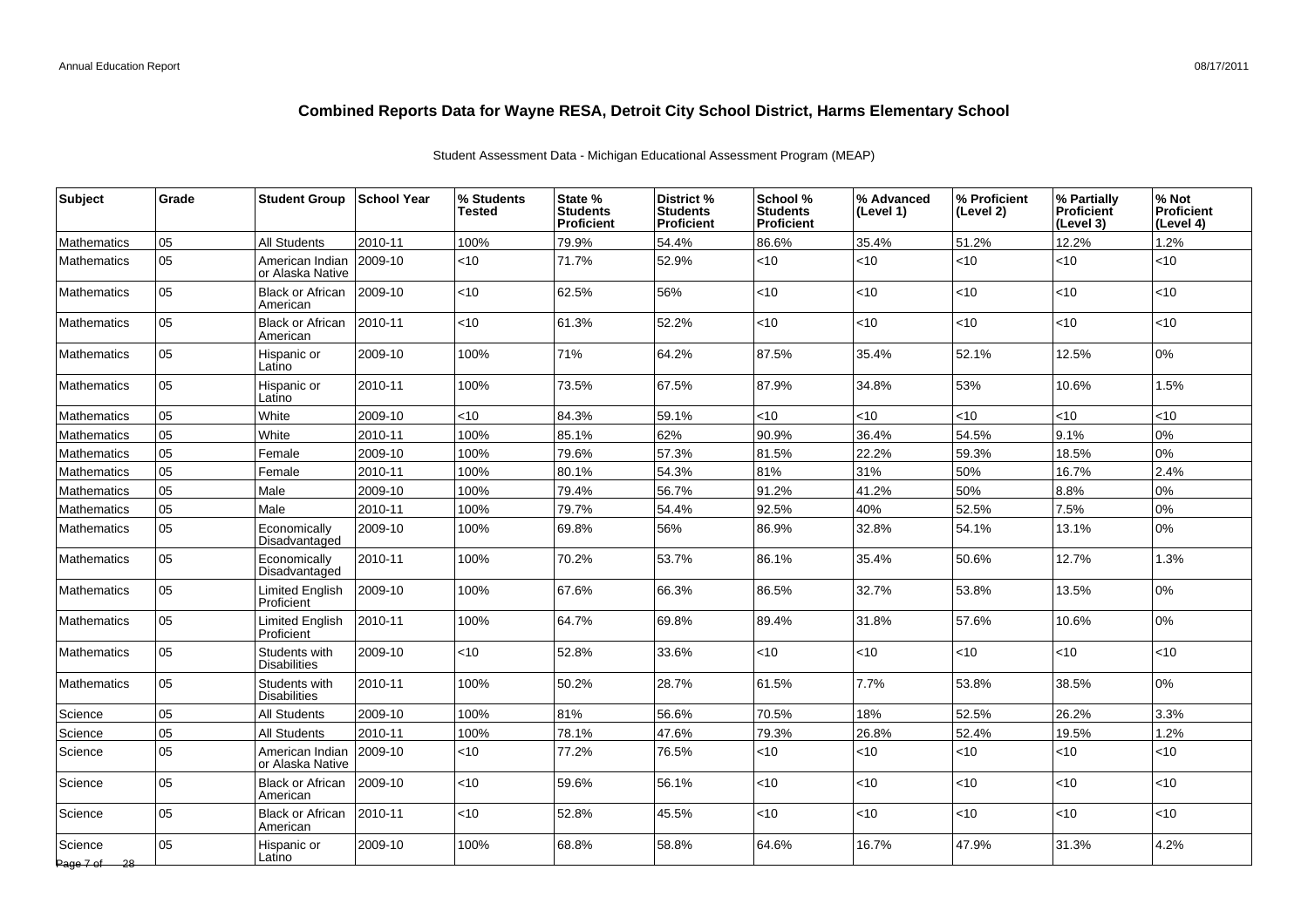Student Assessment Data - Michigan Educational Assessment Program (MEAP)

| Subject | <b>Grade</b> | <b>Student Group</b>                 | <b>School Year</b> | % Students<br>Tested | State %<br><b>Students</b><br>Proficient | District %<br><b>Students</b><br><b>Proficient</b> | School %<br><b>Students</b><br><b>Proficient</b> | % Advanced<br>(Level 1) | % Proficient<br>(Level 2) | % Partially<br>Proficient<br>(Level 3) | % Not<br>Proficient<br>(Level 4) |
|---------|--------------|--------------------------------------|--------------------|----------------------|------------------------------------------|----------------------------------------------------|--------------------------------------------------|-------------------------|---------------------------|----------------------------------------|----------------------------------|
| Science | 05           | Hispanic or<br>Latino                | 2010-11            | 100%                 | 67.8%                                    | 59%                                                | 77.3%                                            | 27.3%                   | 50%                       | 21.2%                                  | 1.5%                             |
| Science | 05           | White                                | 2009-10            | $ $ < 10             | 87.5%                                    | 62.5%                                              | $<$ 10                                           | < 10                    | $<$ 10                    | $ $ < 10                               | $<$ 10                           |
| Science | 05           | White                                | 2010-11            | 100%                 | 85.5%                                    | 56.7%                                              | 90.9%                                            | 27.3%                   | 63.6%                     | 9.1%                                   | 0%                               |
| Science | 05           | Female                               | 2009-10            | 100%                 | 81.1%                                    | 56.3%                                              | 66.7%                                            | 11.1%                   | 55.6%                     | 29.6%                                  | 3.7%                             |
| Science | 05           | Female                               | 2010-11            | 100%                 | 78.6%                                    | 48.3%                                              | 73.8%                                            | 31%                     | 42.9%                     | 26.2%                                  | 0%                               |
| Science | 05           | Male                                 | 2009-10            | 100%                 | 80.8%                                    | 56.9%                                              | 73.5%                                            | 23.5%                   | 50%                       | 23.5%                                  | 2.9%                             |
| Science | 05           | Male                                 | 2010-11            | 100%                 | 77.5%                                    | 47%                                                | 85%                                              | 22.5%                   | 62.5%                     | 12.5%                                  | 2.5%                             |
| Science | 05           | Economically<br>Disadvantaged        | 2009-10            | 100%                 | 70.6%                                    | 55.4%                                              | 70.5%                                            | 18%                     | 52.5%                     | 26.2%                                  | 3.3%                             |
| Science | 05           | Economically<br>Disadvantaged        | 2010-11            | 100%                 | 66.6%                                    | 46.6%                                              | 78.5%                                            | 25.3%                   | 53.2%                     | 20.3%                                  | 1.3%                             |
| Science | 05           | Limited English<br>Proficient        | 2009-10            | 100%                 | 56.7%                                    | 58.9%                                              | 67.3%                                            | 19.2%                   | 48.1%                     | 28.8%                                  | 3.8%                             |
| Science | 05           | Limited English<br>Proficient        | 2010-11            | 100%                 | 49%                                      | 62.1%                                              | 80.3%                                            | 25.8%                   | 54.5%                     | 19.7%                                  | 0%                               |
| Science | 05           | Students with<br><b>Disabilities</b> | 2009-10            | $ $ < 10             | 60.7%                                    | 36.6%                                              | $<$ 10                                           | < 10                    | < 10                      | $\leq 10$                              | $<$ 10                           |
| Science | 05           | Students with<br>Disabilities        | 2010-11            | 100%                 | 54.1%                                    | 26.1%                                              | 69.2%                                            | 7.7%                    | 61.5%                     | 30.8%                                  | 0%                               |

Page 8 of 28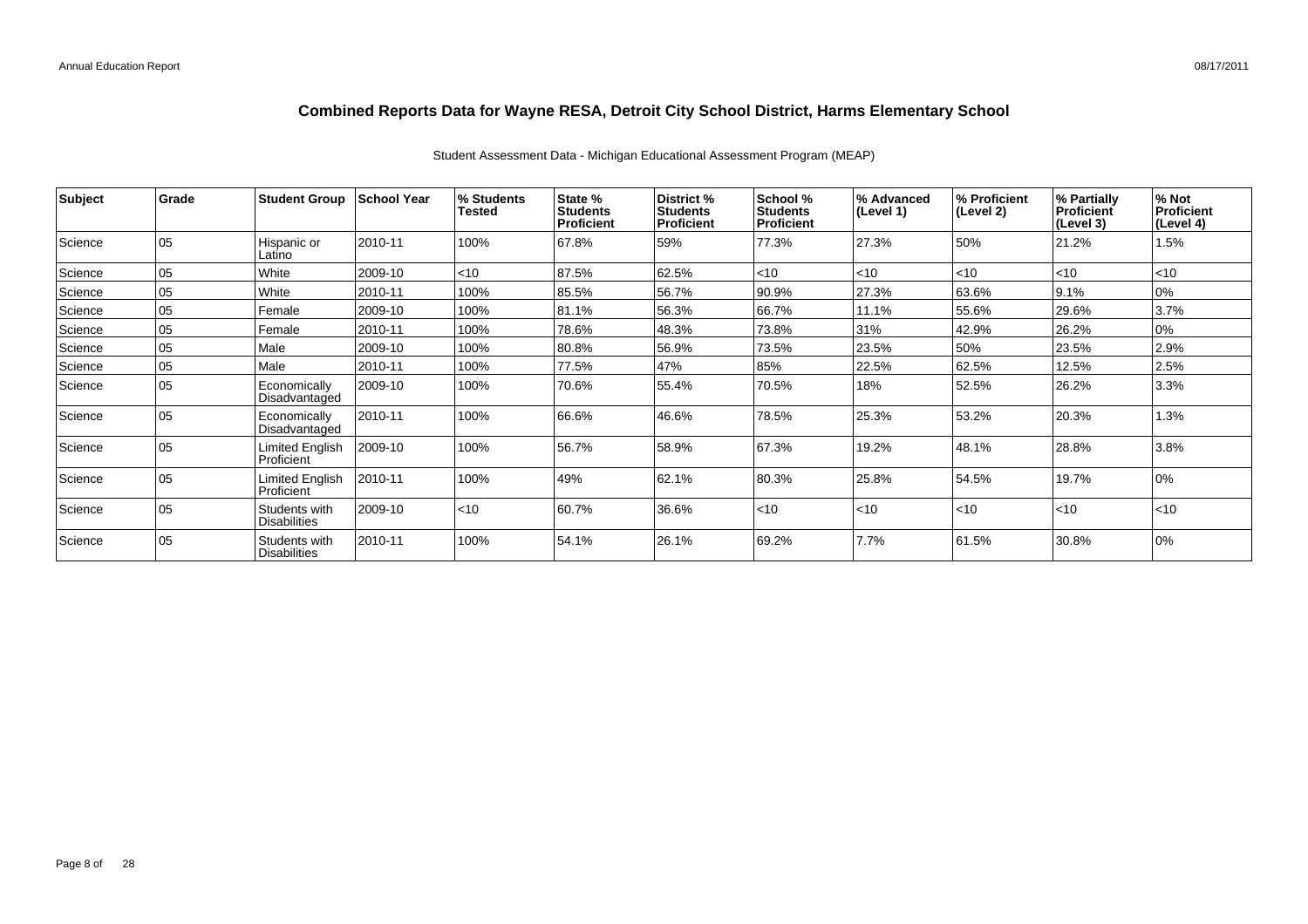Student Assessment Data - Michigan Merit Examination (MME)

| Subject | Grade | Student Group | School Year | <b>Students</b><br>Tested | State %<br>Students<br>Proficient | District %<br>Students<br><b>Proficient</b> | School %<br>Students<br>Proficient | $\overline{0}$<br>Advancec<br>$ $ (Level 1) | % Proficient<br> (Level 2) | % Partially<br>Proficient<br><b>I</b> Cevel 3<br>. . | ∕∘ Not<br>Proficient<br>(Level 4) |
|---------|-------|---------------|-------------|---------------------------|-----------------------------------|---------------------------------------------|------------------------------------|---------------------------------------------|----------------------------|------------------------------------------------------|-----------------------------------|
|---------|-------|---------------|-------------|---------------------------|-----------------------------------|---------------------------------------------|------------------------------------|---------------------------------------------|----------------------------|------------------------------------------------------|-----------------------------------|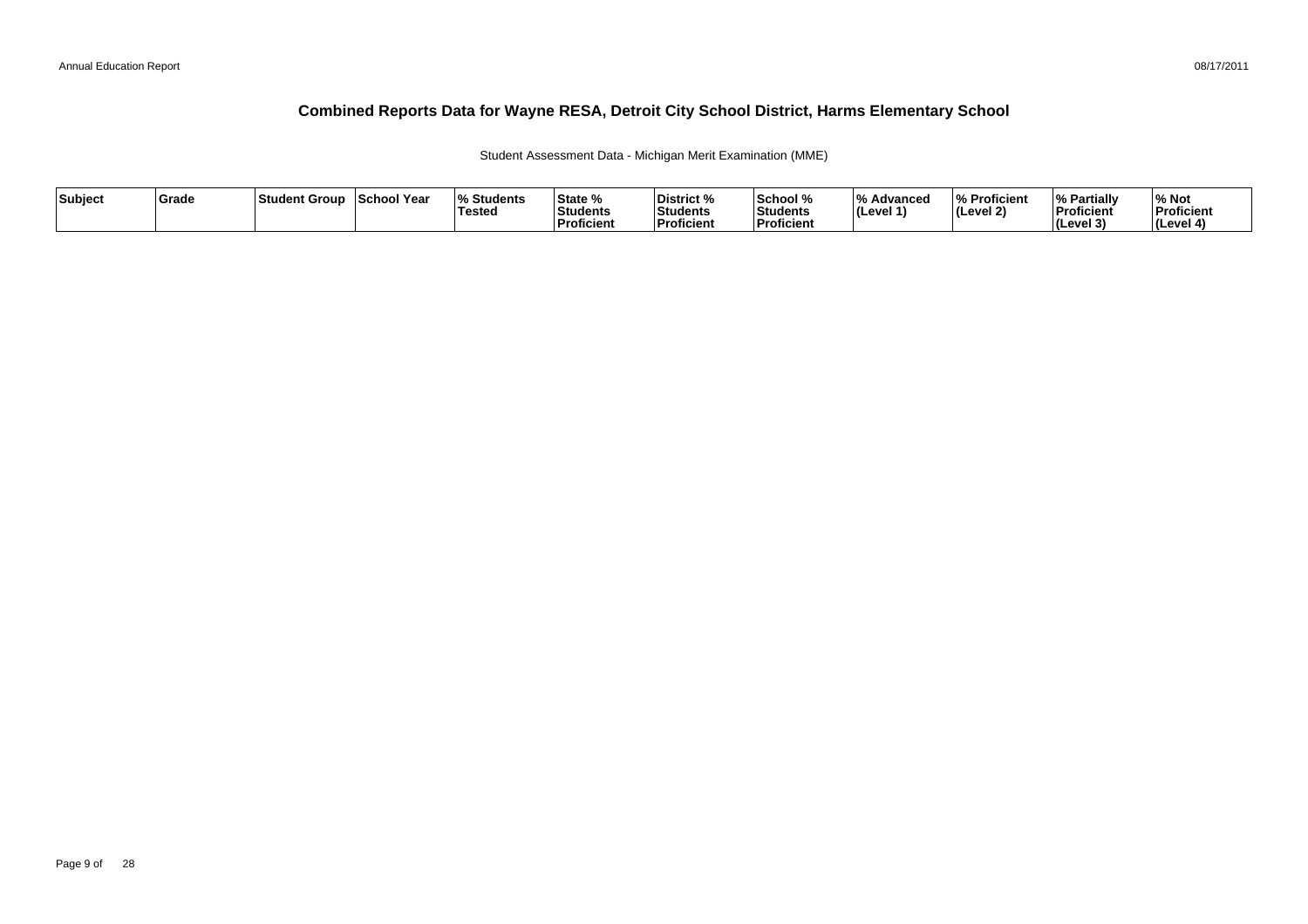Student Assessment Data - MI-Access : Functional Independence

| Subject | <b>Srade</b> | <b>Student Group</b> | <b>School Year</b> | $\Omega$<br><b>Students</b><br>Tested | <b>State % Students District %</b><br><b>Proficient</b> | <b>Students</b><br>Proficient | School %<br><b>Students</b><br><b>Proficient</b> | % Surpassed<br>(Level 1 | l 0/<br>Attained<br>(Level 2) | Emerging<br>$ $ (Level 3' |
|---------|--------------|----------------------|--------------------|---------------------------------------|---------------------------------------------------------|-------------------------------|--------------------------------------------------|-------------------------|-------------------------------|---------------------------|
|---------|--------------|----------------------|--------------------|---------------------------------------|---------------------------------------------------------|-------------------------------|--------------------------------------------------|-------------------------|-------------------------------|---------------------------|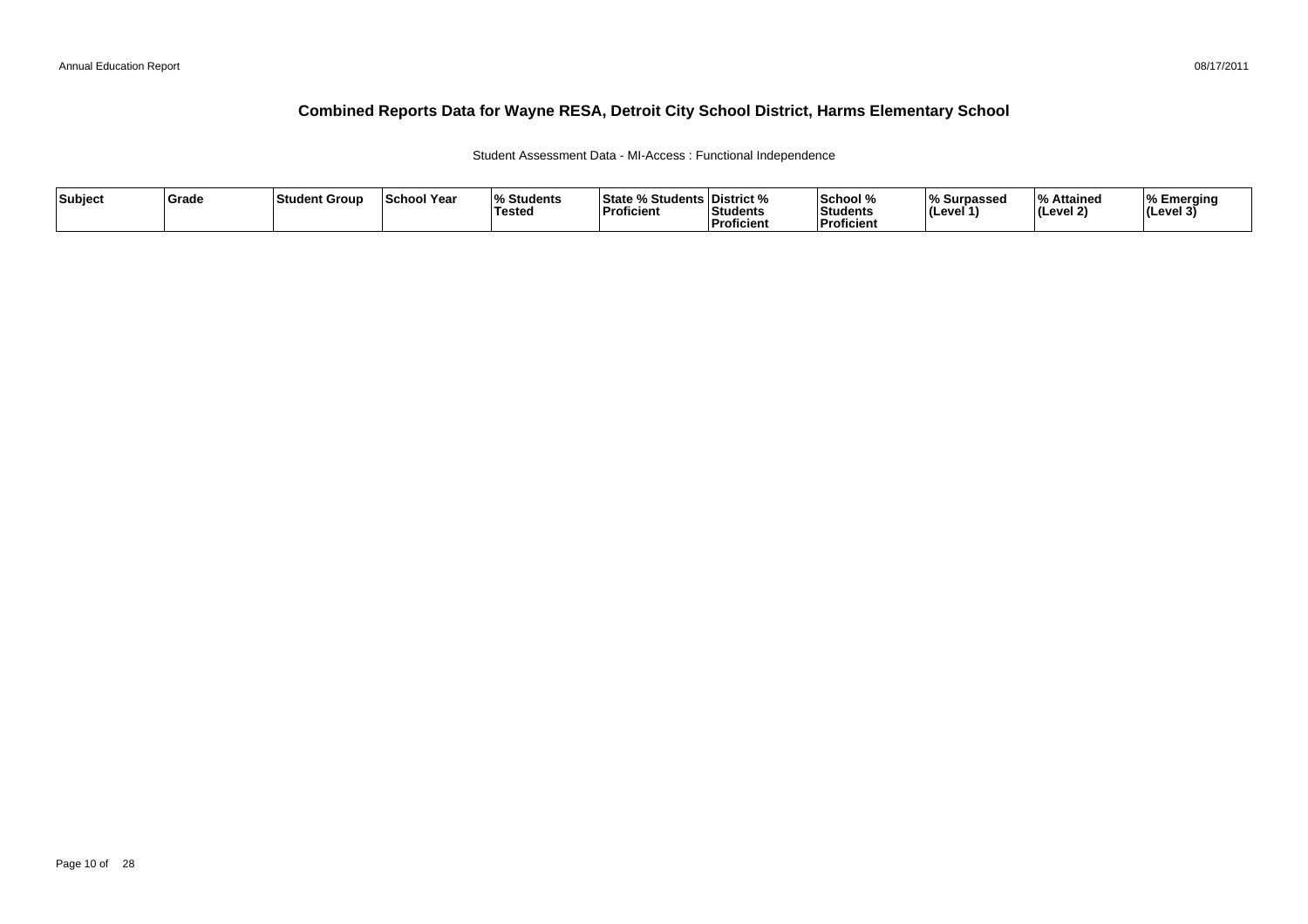Student Assessment Data - MI-Access : Supported Independence

| Subject | <b>Srade</b> | <b>Student Group</b> | <b>School Year</b> | $\Omega$<br><b>Students</b><br>Tested | <b>State % Students District %</b><br><b>Proficient</b> | <b>Students</b><br>Proficient | School %<br><b>Students</b><br><b>Proficient</b> | % Surpassed<br>(Level 1 | l 0/<br>Attained<br>(Level 2) | Emerging<br>$ $ (Level 3' |
|---------|--------------|----------------------|--------------------|---------------------------------------|---------------------------------------------------------|-------------------------------|--------------------------------------------------|-------------------------|-------------------------------|---------------------------|
|---------|--------------|----------------------|--------------------|---------------------------------------|---------------------------------------------------------|-------------------------------|--------------------------------------------------|-------------------------|-------------------------------|---------------------------|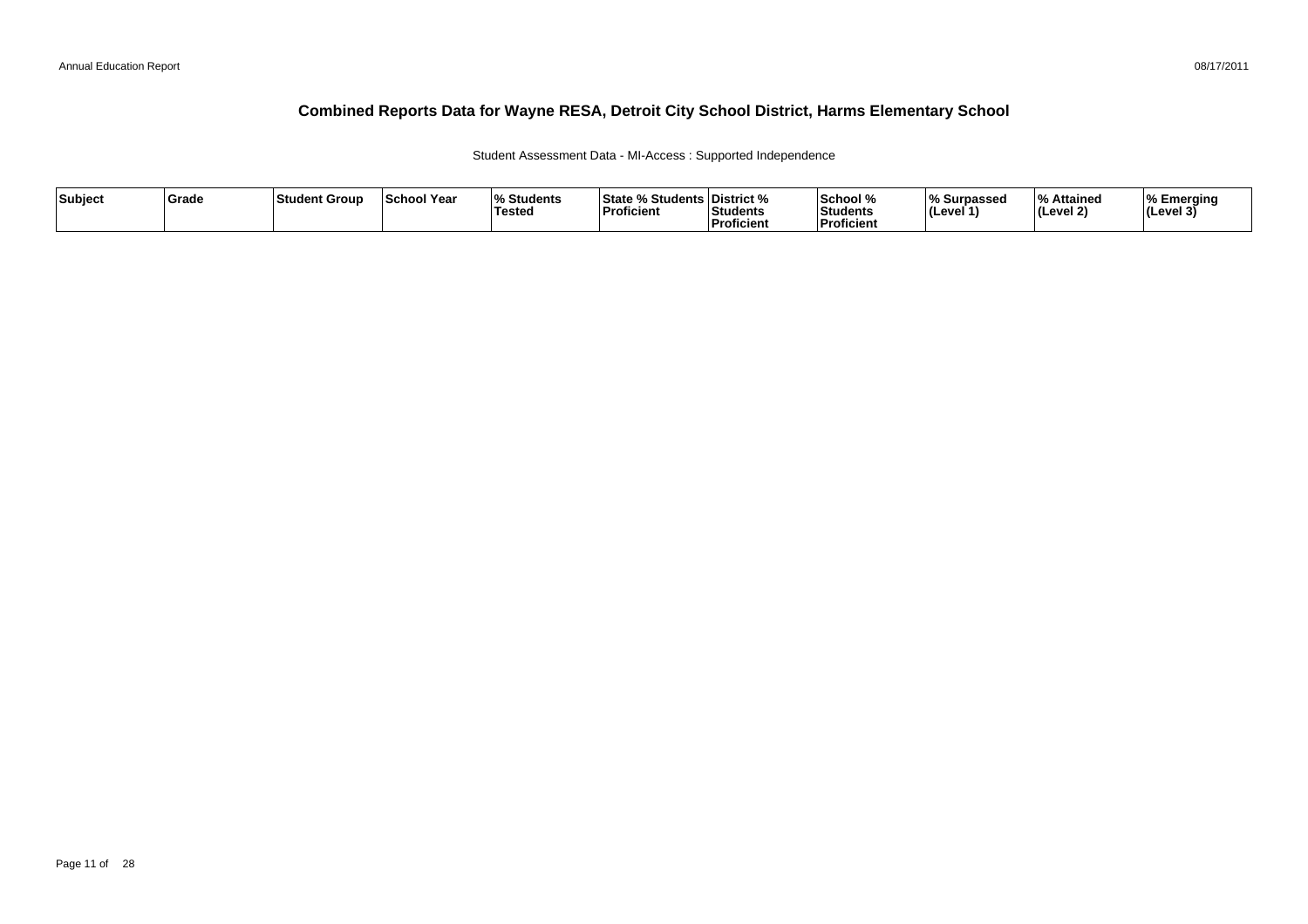#### Student Assessment Data - MI-Access : Participation

| Subject | ∣Grade | <b>Student Group</b> | ∣School Year | $\mathbf{a}$<br>Students<br>'Tested | <sup>৹⁄</sup> Students ∟<br>State<br><b>Proficient</b> | ∣District %<br>Students<br><sup>'</sup> Proficient | School %<br>Students<br><b>Proficien</b> | % Surpassed<br>∣(Level 1` | $\overline{\mathbf{0}}$<br>% Attained<br>(Level 2) | Emerging<br> (Level 3 |
|---------|--------|----------------------|--------------|-------------------------------------|--------------------------------------------------------|----------------------------------------------------|------------------------------------------|---------------------------|----------------------------------------------------|-----------------------|
|---------|--------|----------------------|--------------|-------------------------------------|--------------------------------------------------------|----------------------------------------------------|------------------------------------------|---------------------------|----------------------------------------------------|-----------------------|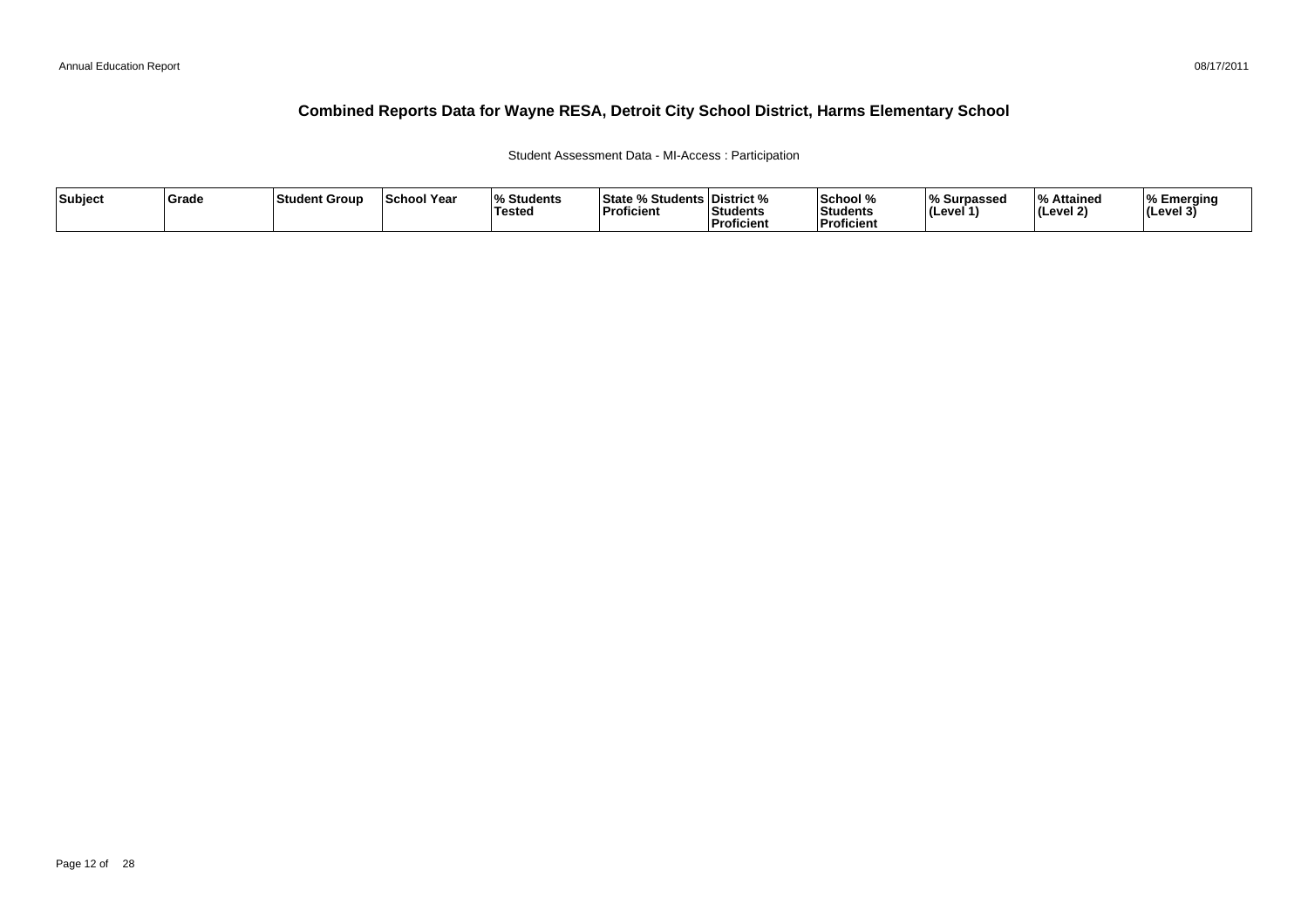#### Student Assessment Data - MEAP-Access

| Subject | ∣Grade | ∣Student Group | <b>School Year</b> | <b>Students</b><br>Testea | <b>State % Students District %</b><br> Proficient | <b>Students</b><br>. | <b>School</b> %<br>Students<br>Proficient | <b>Level</b> | $\Omega$<br>Level 2 | $\frac{1}{6}$ Level 3 |
|---------|--------|----------------|--------------------|---------------------------|---------------------------------------------------|----------------------|-------------------------------------------|--------------|---------------------|-----------------------|
|         |        |                |                    |                           |                                                   | Proficient           |                                           |              |                     |                       |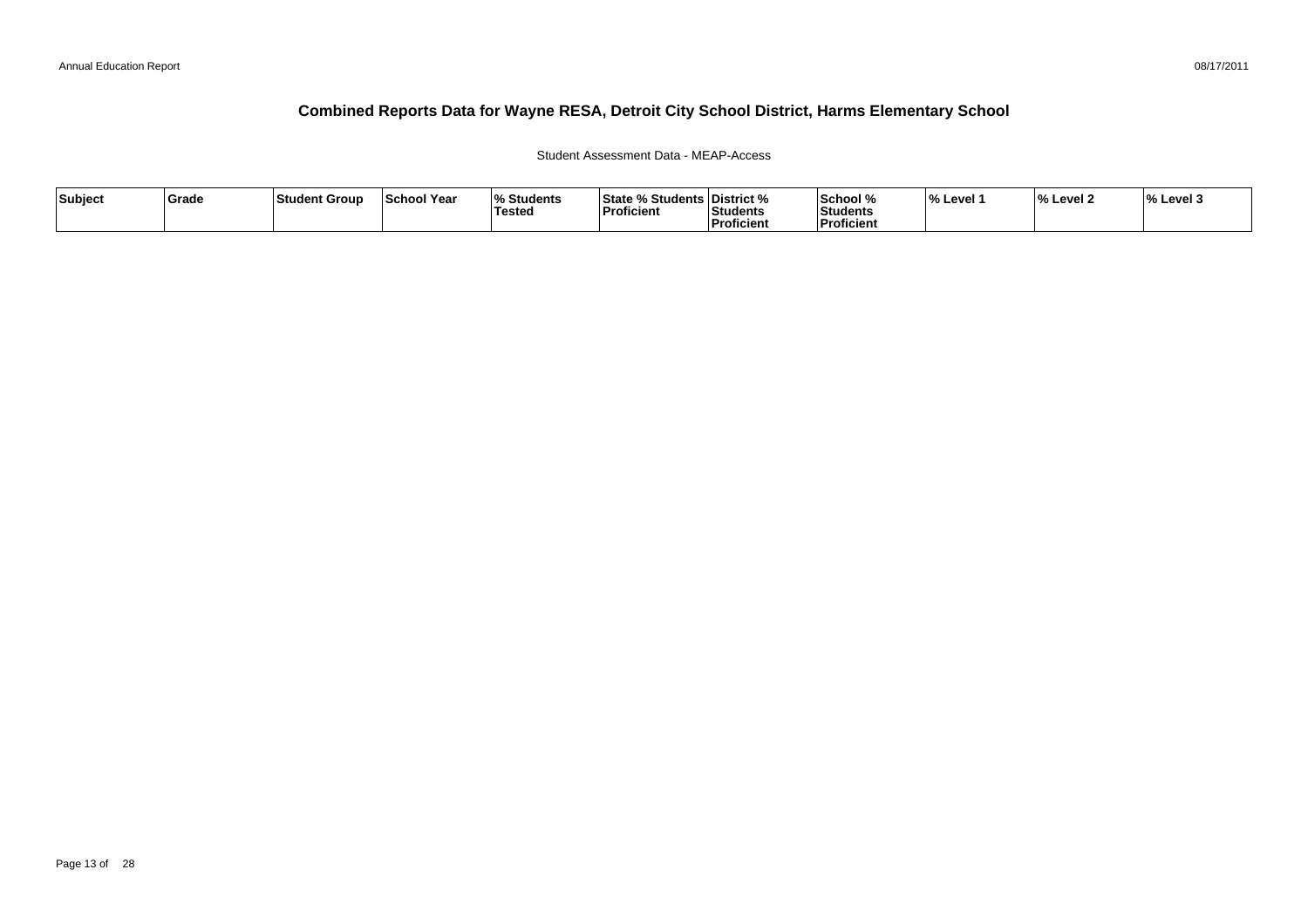### AYP Detail Data

| <b>Student Group</b>                           | Location        | <b>Subject</b>                     | % Tested (Goal 95%) | % Proficient for AYP* |
|------------------------------------------------|-----------------|------------------------------------|---------------------|-----------------------|
| <b>All Students</b>                            | State           | English Language Arts /<br>Reading | 98.9%               | 93.7%                 |
| <b>All Students</b>                            | <b>State</b>    | <b>Mathematics</b>                 | 98.6%               | 94.4%                 |
| <b>All Students</b>                            | <b>District</b> | English Language Arts /<br>Reading | 94.9%               | 85.2%                 |
| <b>All Students</b>                            | <b>District</b> | Mathematics                        | 94%                 | 87.5%                 |
| All Students                                   | School          | English Language Arts /<br>Reading | 100.4%              | 96.1%                 |
| <b>All Students</b>                            | School          | <b>Mathematics</b>                 | 98.8%               | 98.7%                 |
| American Indian or Alaska<br>Native            | State           | English Language Arts /<br>Reading | 98.4%               | 92.1%                 |
| American Indian or Alaska<br>Native            | <b>State</b>    | <b>Mathematics</b>                 | 98.1%               | 93.4%                 |
| American Indian or Alaska<br>Native            | <b>District</b> | English Language Arts /<br>Reading | 93.3%               | 89.5%                 |
| American Indian or Alaska<br>Native            | District        | <b>Mathematics</b>                 | 91.7%               | 87.1%                 |
| American Indian or Alaska<br>Native            | School          | English Language Arts /<br>Reading | $30$                | <30                   |
| American Indian or Alaska<br>Native            | School          | <b>Mathematics</b>                 | <30                 | $30$                  |
| Asian, Native Hawaiian, or<br>Pacific Islander | State           | English Language Arts /<br>Reading | 100.5%              | 96.5%                 |
| Asian, Native Hawaiian, or<br>Pacific Islander | <b>State</b>    | <b>Mathematics</b>                 | 99.3%               | 97.4%                 |
| Asian, Native Hawaiian, or<br>Pacific Islander | <b>District</b> | English Language Arts /<br>Reading | 98.5%               | 90%                   |
| Asian, Native Hawaiian, or<br>Pacific Islander | District        | Mathematics                        | 98.5%               | 95.5%                 |
| <b>Black or African American</b>               | <b>State</b>    | English Language Arts /<br>Reading | 96.8%               | 87.7%                 |
| <b>Black or African American</b>               | <b>State</b>    | Mathematics                        | 96.4%               | 88.9%                 |
| <b>Black or African American</b>               | <b>District</b> | English Language Arts /<br>Reading | 94.8%               | 84.7%                 |
| <b>Black or African American</b>               | <b>District</b> | Mathematics                        | 93.8%               | 86.5%                 |
| <b>Black or African American</b>               | School          | English Language Arts /<br>Reading | $30$                | $30$                  |
| <b>Black or African American</b>               | School          | <b>Mathematics</b>                 | <30                 | $30$                  |
| Hispanic or Latino                             | State           | English Language Arts /<br>Reading | 98.8%               | 91.7%                 |
| Hispanic or Latino                             | <b>State</b>    | <b>Mathematics</b>                 | 98.1%               | 93.4%                 |
| Hispanic or Latino                             | <b>District</b> | English Language Arts /<br>Reading | 95.5%               | 88.8%                 |
| Hispanic or Latino                             | District        | <b>Mathematics</b>                 | 94.9%               | 94%                   |
| Hispanic or Latino                             | School          | English Language Arts /<br>Reading | 100.5%              | 96.9%                 |
| Hispanic or Latino                             | School          | <b>Mathematics</b>                 | 99%                 | 99.2%                 |
| Two or More Races                              | State           | English Language Arts /<br>Reading | 99.2%               | 94.1%                 |
| Two or More Races                              | State           | Mathematics                        | 99%                 | 94.9%                 |
| Two or More Races                              | District        | English Language Arts /<br>Reading | <30                 | <30                   |
| Two or More Races                              | District        | <b>Mathematics</b>                 | <30                 | $30$                  |
| White                                          | State           | English Language Arts /<br>Reading | 99.4%               | 95.1%                 |
| White                                          | State           | <b>Mathematics</b>                 | 99.2%               | 95.6%                 |
| White                                          | <b>District</b> | English Language Arts /<br>Reading | 96.8%               | 84.5%                 |
| White                                          | <b>District</b> | Mathematics                        | 94.9%               | 91.3%                 |
| White                                          | School          | English Language Arts /<br>Reading | <30                 | <30                   |
| White                                          | School          | Mathematics                        | $30$                | $30$                  |
| Economically<br>Disadvantaged<br>Page 14 of 28 | State           | English Language Arts /<br>Reading | 98.4%               | 90.4%                 |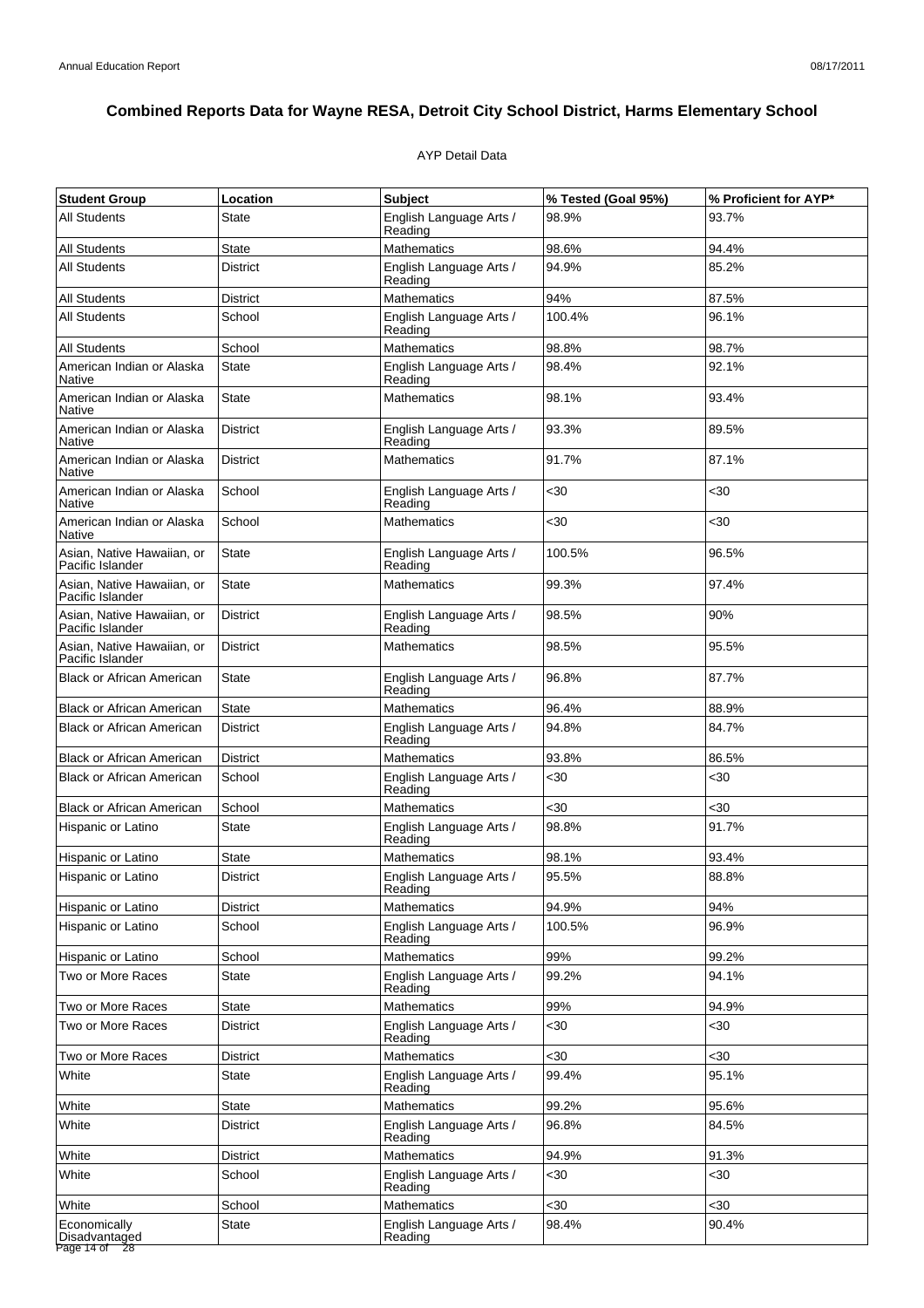### AYP Detail Data

| <b>Student Group</b>              | Location        | <b>Subject</b>                     | % Tested (Goal 95%) | % Proficient for AYP* |
|-----------------------------------|-----------------|------------------------------------|---------------------|-----------------------|
| Economically<br>Disadvantaged     | <b>State</b>    | <b>Mathematics</b>                 | 98.1%               | 91.9%                 |
| Economically<br>Disadvantaged     | <b>District</b> | English Language Arts /<br>Reading | 95.1%               | 85.1%                 |
| Economically<br>Disadvantaged     | <b>District</b> | <b>Mathematics</b>                 | 94.3%               | 87.6%                 |
| Economically<br>Disadvantaged     | School          | English Language Arts /<br>Reading | 100.4%              | 96.3%                 |
| Economically<br>Disadvantaged     | School          | <b>Mathematics</b>                 | 99.2%               | 98.7%                 |
| <b>Limited English Proficient</b> | <b>State</b>    | English Language Arts /<br>Reading | 99%                 | 85.3%                 |
| <b>Limited English Proficient</b> | State           | <b>Mathematics</b>                 | 98.2%               | 91.2%                 |
| <b>Limited English Proficient</b> | <b>District</b> | English Language Arts /<br>Reading | 96.2%               | 88.6%                 |
| Limited English Proficient        | <b>District</b> | <b>Mathematics</b>                 | 95.9%               | 93.8%                 |
| <b>Limited English Proficient</b> | School          | English Language Arts /<br>Reading | 99.5%               | 95.7%                 |
| Limited English Proficient        | School          | <b>Mathematics</b>                 | 99%                 | 98.7%                 |
| <b>Students with Disabilities</b> | State           | English Language Arts /<br>Reading | 97.8%               | 72.9%                 |
| <b>Students with Disabilities</b> | <b>State</b>    | <b>Mathematics</b>                 | 97.6%               | 78.9%                 |
| <b>Students with Disabilities</b> | <b>District</b> | English Language Arts /<br>Reading | 90.1%               | 55.3%                 |
| <b>Students with Disabilities</b> | <b>District</b> | <b>Mathematics</b>                 | 88.8%               | 66.5%                 |
| <b>Students with Disabilities</b> | School          | English Language Arts /<br>Reading | $30$                | $30$                  |
| <b>Students with Disabilities</b> | School          | <b>Mathematics</b>                 | $30$                | $30$                  |

Note: 1100 Recently arrived LEP students took part in the State's ELPA instead of the MEAP/MME/MI-Access.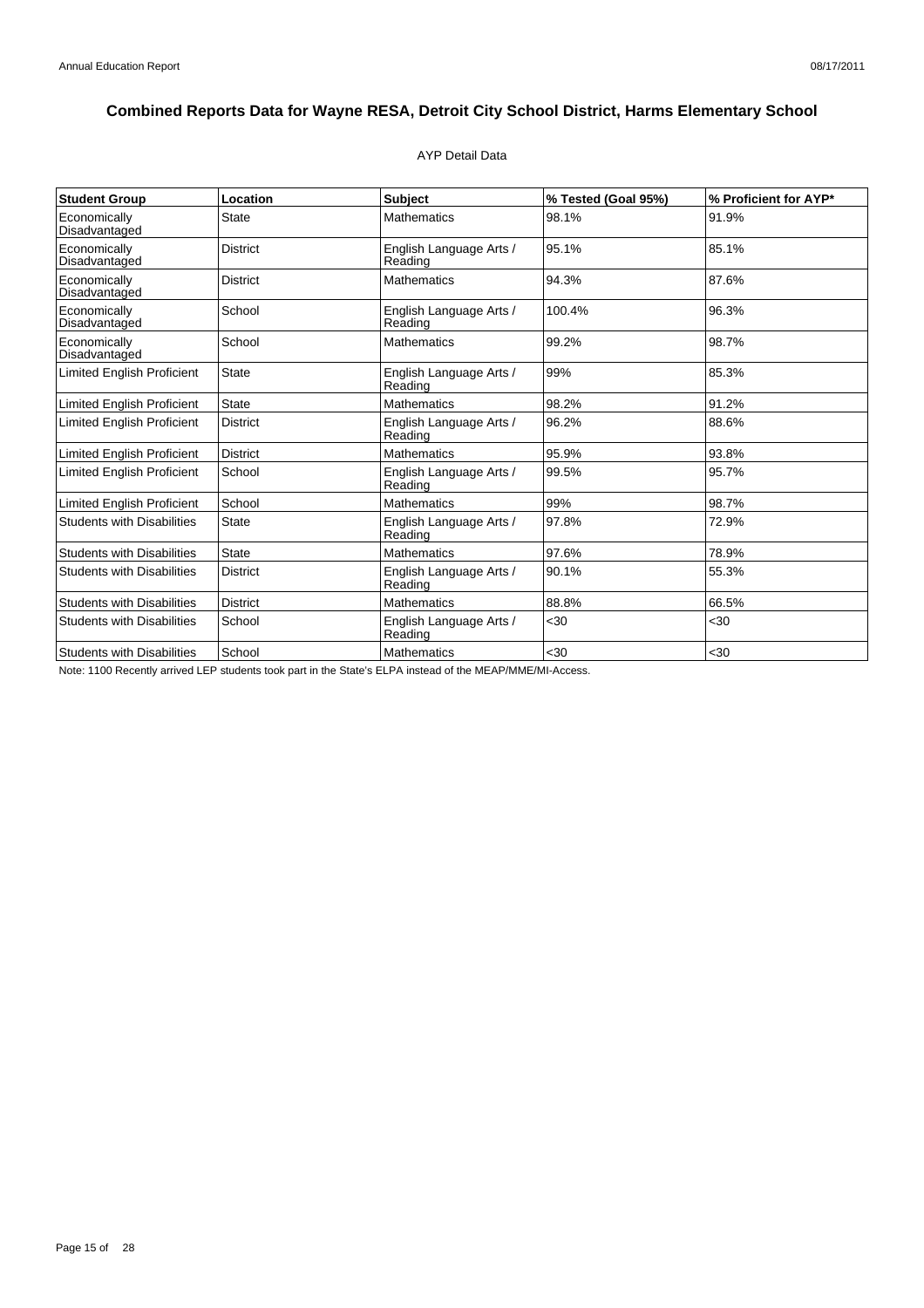AYP Detail Data - Graduation Rate

| <b>Student Group</b>                        | Location        | <b>Graduation Rate (High Schools only) (Goal</b><br>80%) |
|---------------------------------------------|-----------------|----------------------------------------------------------|
| <b>All Students</b>                         | <b>State</b>    | 75.96%                                                   |
| <b>All Students</b>                         | <b>District</b> | 62.27%                                                   |
| American Indian or Alaska Native            | <b>State</b>    | 65.87%                                                   |
| American Indian or Alaska Native            | <b>District</b> | 67.65%                                                   |
| Asian, Native Hawaiian, or Pacific Islander | <b>State</b>    | 87.07%                                                   |
| Asian, Native Hawaiian, or Pacific Islander | <b>District</b> | 70.69%                                                   |
| <b>Black or African American</b>            | <b>State</b>    | 57.97%                                                   |
| <b>Black or African American</b>            | <b>District</b> | 62.72%                                                   |
| Hispanic or Latino                          | <b>State</b>    | 63.52%                                                   |
| Hispanic or Latino                          | <b>District</b> | 59.11%                                                   |
| Two or More Races                           | <b>State</b>    | 66.55%                                                   |
| White                                       | <b>State</b>    | 82.04%                                                   |
| White                                       | <b>District</b> | 39.17%                                                   |
| Economically Disadvantaged                  | <b>State</b>    | 66.59%                                                   |
| <b>Economically Disadvantaged</b>           | <b>District</b> | 63.16%                                                   |
| <b>Limited English Proficient</b>           | <b>State</b>    | 83.13%                                                   |
| Limited English Proficient                  | <b>District</b> | $<$ 10                                                   |
| <b>Students with Disabilities</b>           | <b>State</b>    | 58.68%                                                   |
| <b>Students with Disabilities</b>           | <b>District</b> | 45.79%                                                   |

\* All data based on students enrolled for a full academic year.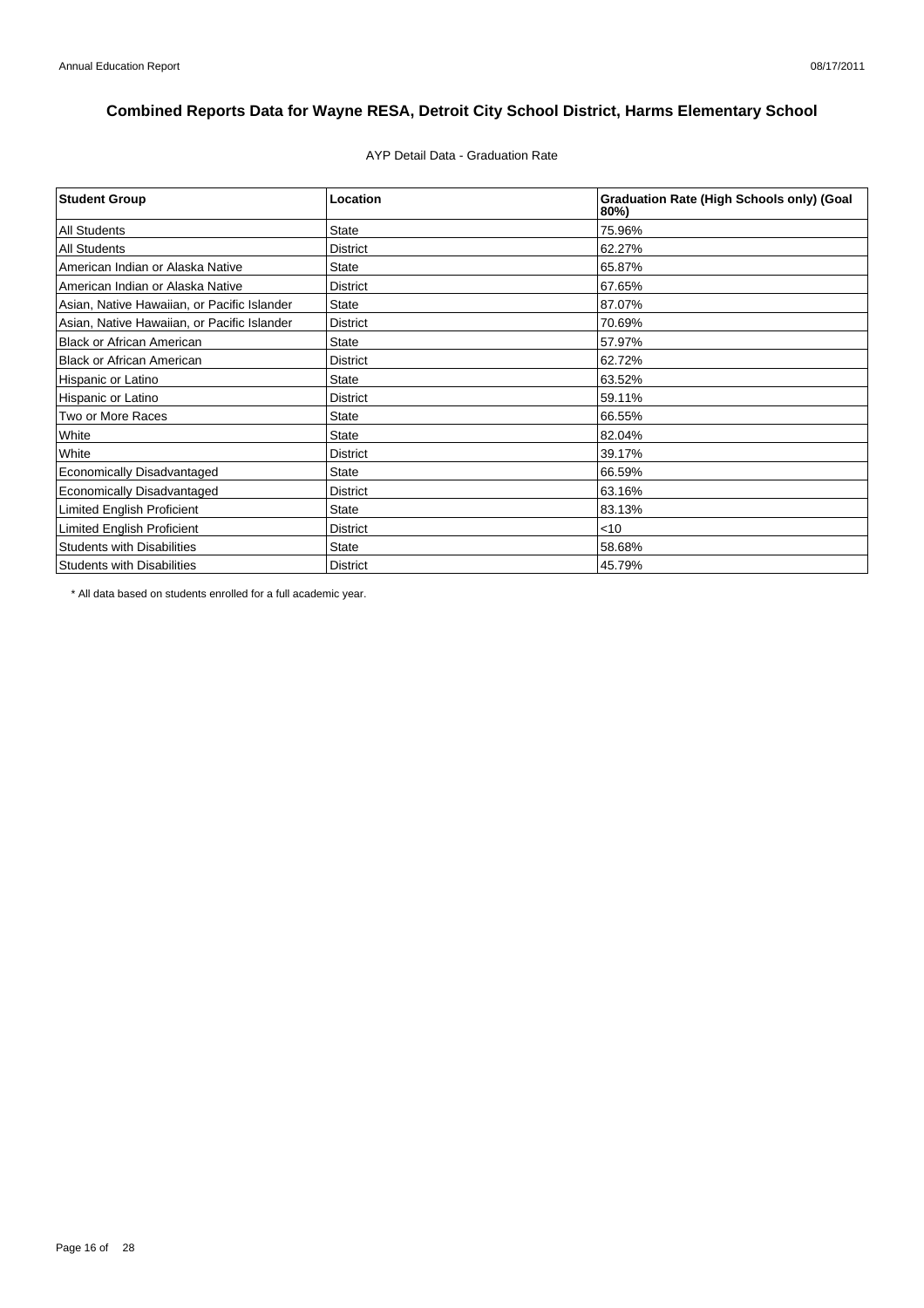# AYP Detail Data - Attendance Rate

| <b>Student Group</b>                        | Location        | Attendance Rate (Goal 90%) |
|---------------------------------------------|-----------------|----------------------------|
| <b>All Students</b>                         | <b>State</b>    | 94.9%                      |
| <b>All Students</b>                         | <b>District</b> | 88.8%                      |
| <b>All Students</b>                         | School          | 92.9%                      |
| American Indian or Alaska Native            | <b>State</b>    | 94%                        |
| American Indian or Alaska Native            | <b>District</b> | 88.6%                      |
| American Indian or Alaska Native            | School          | 88.2%                      |
| Asian, Native Hawaiian, or Pacific Islander | <b>State</b>    | 96.6%                      |
| Asian, Native Hawaiian, or Pacific Islander | <b>District</b> | 93.4%                      |
| <b>Black or African American</b>            | <b>State</b>    | 91.9%                      |
| <b>Black or African American</b>            | District        | 88.4%                      |
| <b>Black or African American</b>            | School          | 90%                        |
| Hispanic or Latino                          | <b>State</b>    | 94.2%                      |
| Hispanic or Latino                          | <b>District</b> | 91.8%                      |
| Hispanic or Latino                          | School          | 93.6%                      |
| Two or More Races                           | <b>State</b>    | 94.7%                      |
| White                                       | <b>State</b>    | 95.6%                      |
| White                                       | <b>District</b> | 89.1%                      |
| White                                       | School          | 89%                        |
| <b>Economically Disadvantaged</b>           | <b>State</b>    | 93.4%                      |
| Economically Disadvantaged                  | <b>District</b> | 88.3%                      |
| <b>Economically Disadvantaged</b>           | School          | 92.9%                      |
| <b>Limited English Proficient</b>           | <b>State</b>    | 94.8%                      |
| <b>Limited English Proficient</b>           | <b>District</b> | 92.1%                      |
| <b>Limited English Proficient</b>           | School          | 93.7%                      |
| <b>Students with Disabilities</b>           | <b>State</b>    | 93.4%                      |
| <b>Students with Disabilities</b>           | <b>District</b> | 86.7%                      |
| <b>Students with Disabilities</b>           | School          | 91%                        |

\* All data based on students enrolled for a full academic year.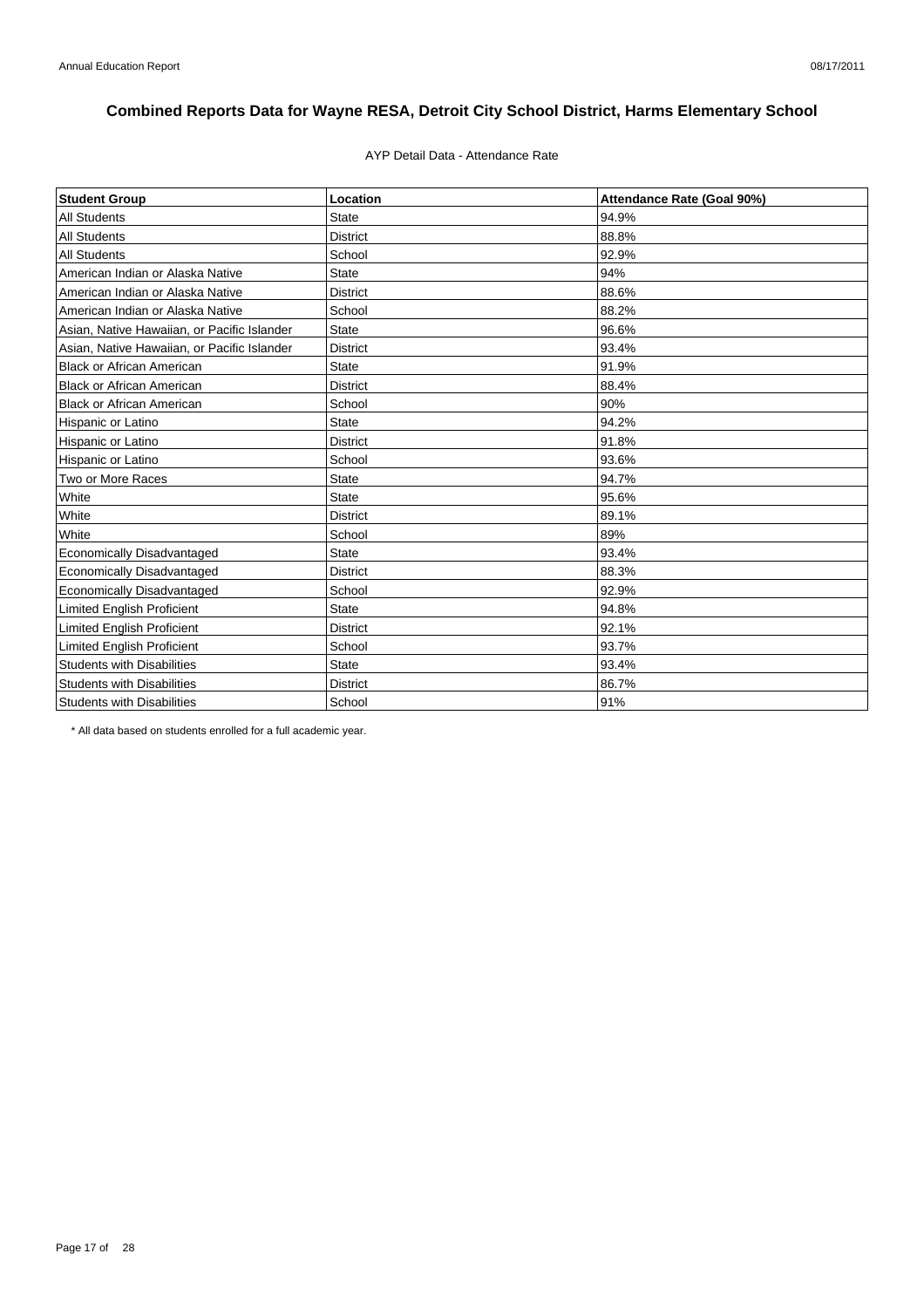Michigan Annual AYP Objectives for Reading/ELA

| School Year   | Grade 3 | Grade 4 | Grade 5 | Grade 6 | Grade 7 | Grade 8 | Grade 11 |
|---------------|---------|---------|---------|---------|---------|---------|----------|
| 2001-02       |         | 38%     |         |         | 31%     |         | 42%      |
| 2002-03       |         | 38%     |         |         | 31%     |         | 42%      |
| 2003-04       |         | 38%     |         |         | 31%     |         | 42%      |
| 2004-05       |         | 48%     |         |         | 43%     |         | 52%      |
| 2005-06       | 50%     | 48%     | 46%     | 45%     | 43%     | 41%     | 52%      |
| 2006-07       | 50%     | 48%     | 46%     | 45%     | 43%     | 41%     | 52%      |
| 2007-08       | 60%     | 59%     | 57%     | 56%     | 54%     | 53%     | 61%      |
| 2008-09       | 60%     | 59%     | 57%     | 56%     | 54%     | 53%     | 61%      |
| 2009-10       | 70%     | 69%     | 68%     | 67%     | 66%     | 65%     | 71%      |
| $ 2010 - 11$  | 78%     | 77%     | 76%     | 75%     | 74%     | 73%     | 79%      |
| $ 2011 - 12 $ | 86%     | 85%     | 84%     | 83%     | 82%     | 82%     | 86%      |
| $ 2012 - 13 $ | 93%     | 92%     | 92%     | 91%     | 91%     | 91%     | 93%      |
| $ 2013 - 14 $ | 100%    | 100%    | 100%    | 100%    | 100%    | 100%    | 100%     |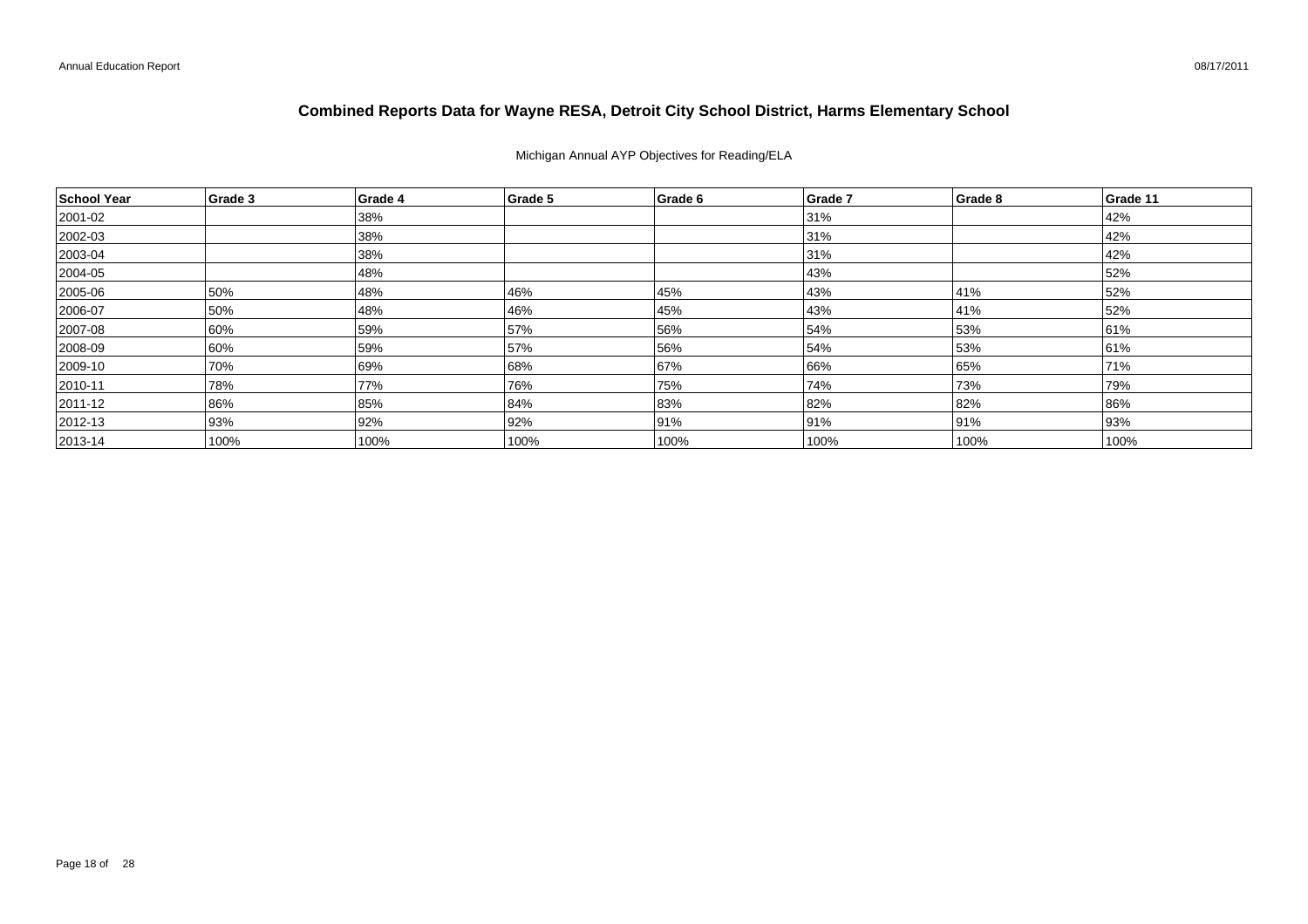#### Michigan Annual AYP Objectives for Mathematics

| School Year  | Grade 3 | Grade 4 | Grade 5 | Grade 6 | Grade 7 | Grade 8 | Grade 11 |
|--------------|---------|---------|---------|---------|---------|---------|----------|
| 2001-02      |         | 47%     |         |         |         | 31%     | 33%      |
| 2002-03      |         | 47%     |         |         |         | 31%     | 33%      |
| $ 2003 - 04$ |         | 47%     |         |         |         | 31%     | 33%      |
| 2004-05      |         | 56%     |         |         |         | 43%     | 44%      |
| 2005-06      | 59%     | 56%     | 53%     | 50%     | 46%     | 43%     | 44%      |
| 2006-07      | 59%     | 56%     | 53%     | 50%     | 46%     | 43%     | 44%      |
| 2007-08      | 67%     | 65%     | 62%     | 60%     | 57%     | 54%     | 55%      |
| 2008-09      | 67%     | 65%     | 62%     | 60%     | 57%     | 54%     | 55%      |
| 2009-10      | 67%     | 65%     | 62%     | 60%     | 57%     | 54%     | 55%      |
| $ 2010 - 11$ | 75%     | 74%     | 71%     | 70%     | 67%     | 66%     | 67%      |
| 2011-12      | 83%     | 82%     | 81%     | 80%     | 78%     | 77%     | 78%      |
| $ 2012 - 13$ | 91%     | 91%     | 90%     | 90%     | 89%     | 89%     | 89%      |
| $ 2013 - 14$ | 100%    | 100%    | 100%    | 100%    | 100%    | 100%    | 100%     |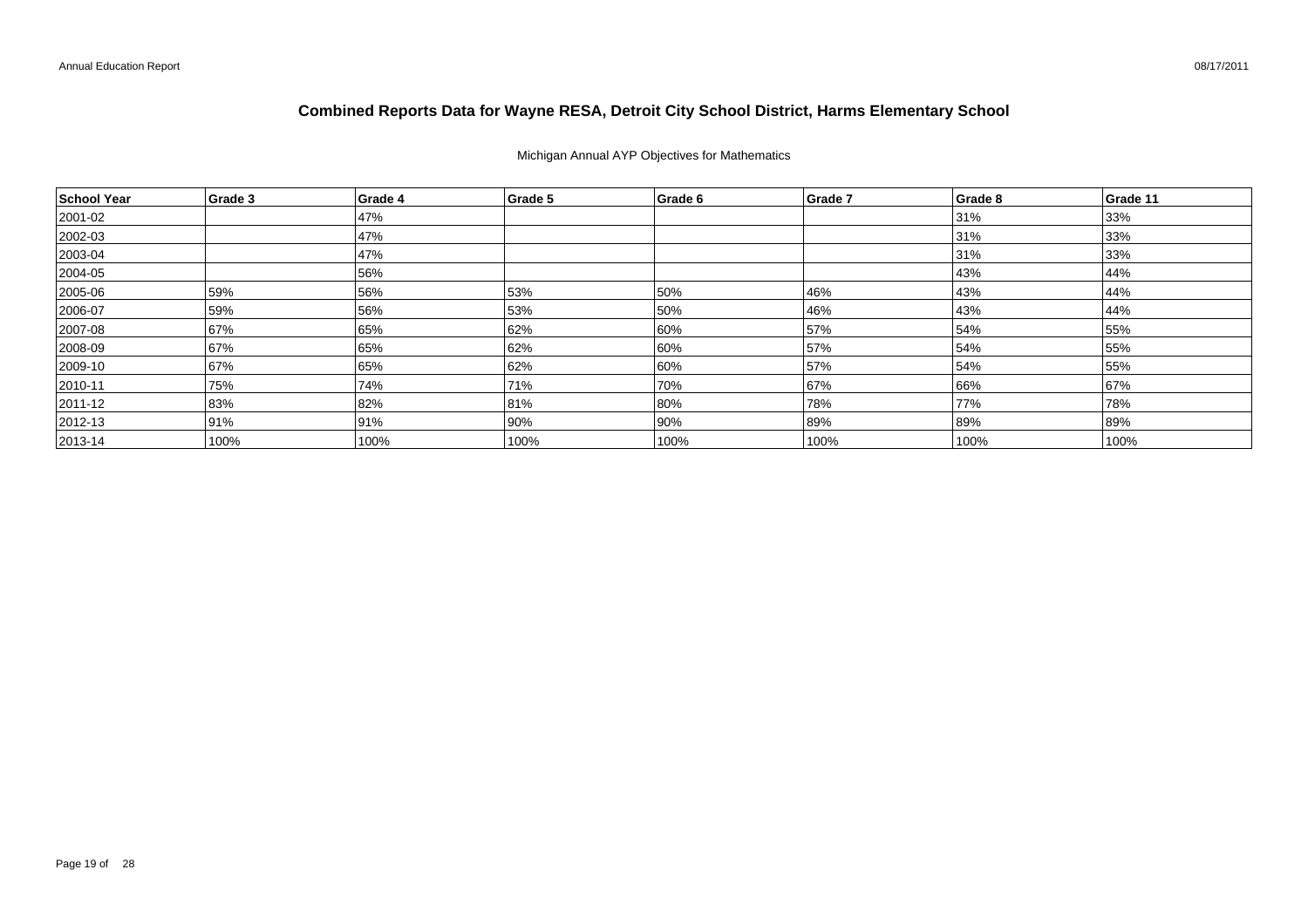#### 08/17/2011

### **Combined Reports Data for Wayne RESA, Detroit City School District, Harms Elementary School**

School AYP Status

| Title 1 Status | <b>AYP ELA/Reading Status</b> | <b>AYP Mathematics Status</b> | <b>AYP Overall Status</b> | াEducation Yes Report Card ⊺School Improvement Status Years in Improvement<br>Grade |       |  |
|----------------|-------------------------------|-------------------------------|---------------------------|-------------------------------------------------------------------------------------|-------|--|
| 'Yes           | Me                            | <b>Met</b>                    | l Met                     |                                                                                     | ı N// |  |

% of Schools making AYP: 100%<br>% of Schools in School Improvement status: 0%<br>% of Schools in Corrective Action status: 0%<br>% of Schools in Restructuring status: 0%<br>% of Title I Schools in School Improvement status: 0%<br>% of T

% of Title I Schools in Restructuring status: 0%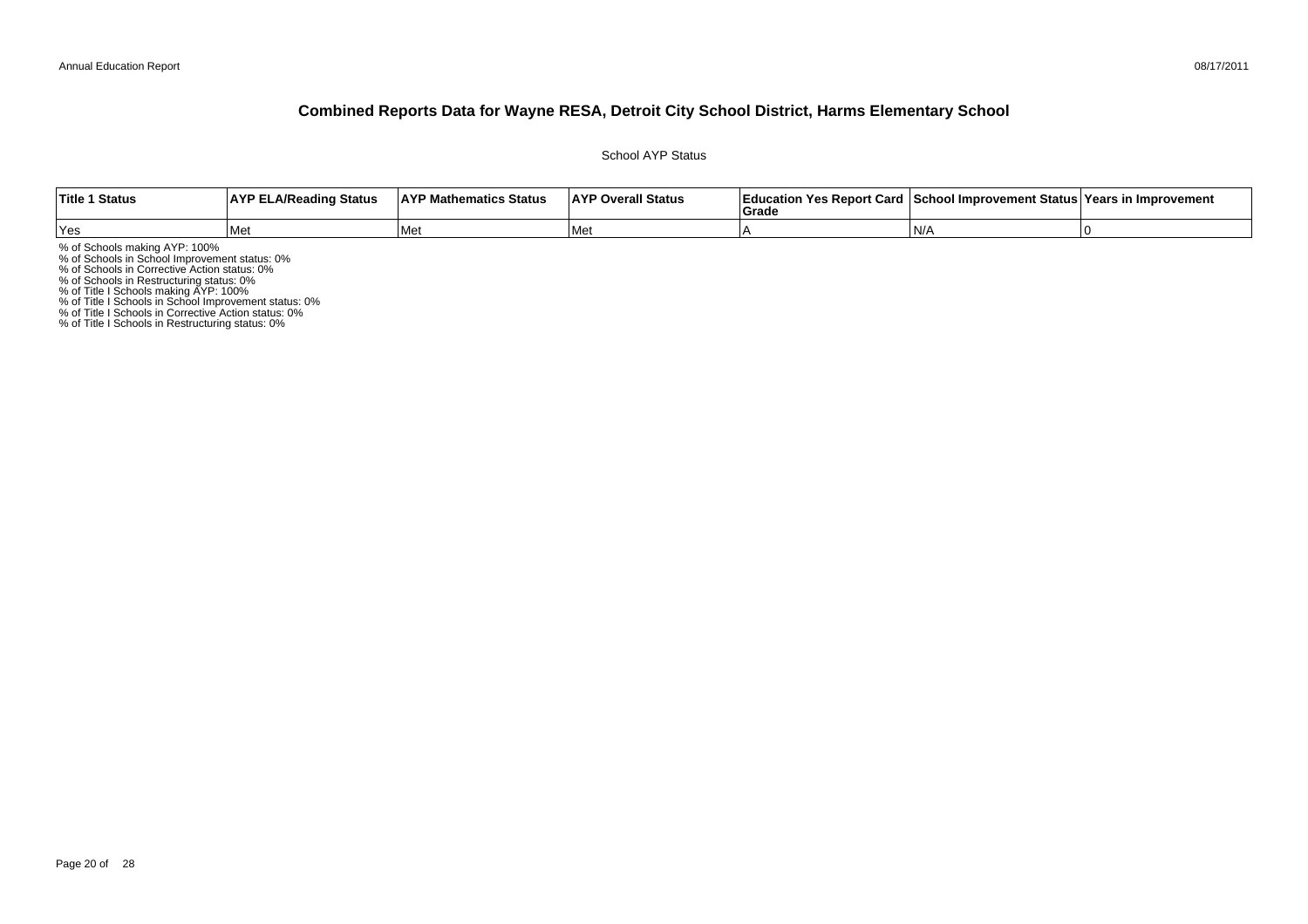Teacher Quality Data

|                                                                                                           | Other | 'B.A. | 'M.A. | l Ph.D |
|-----------------------------------------------------------------------------------------------------------|-------|-------|-------|--------|
| Professional Qualifications<br>of All Public Elementary and<br>Secondary School Teachers<br>In the School |       |       |       |        |

Professional Qualifications are defined by the State and may include information such as the degrees of public school teachers<br>e.g., percentage of teachers with Bachelors Degrees or Masters Degrees) or the percentage of fu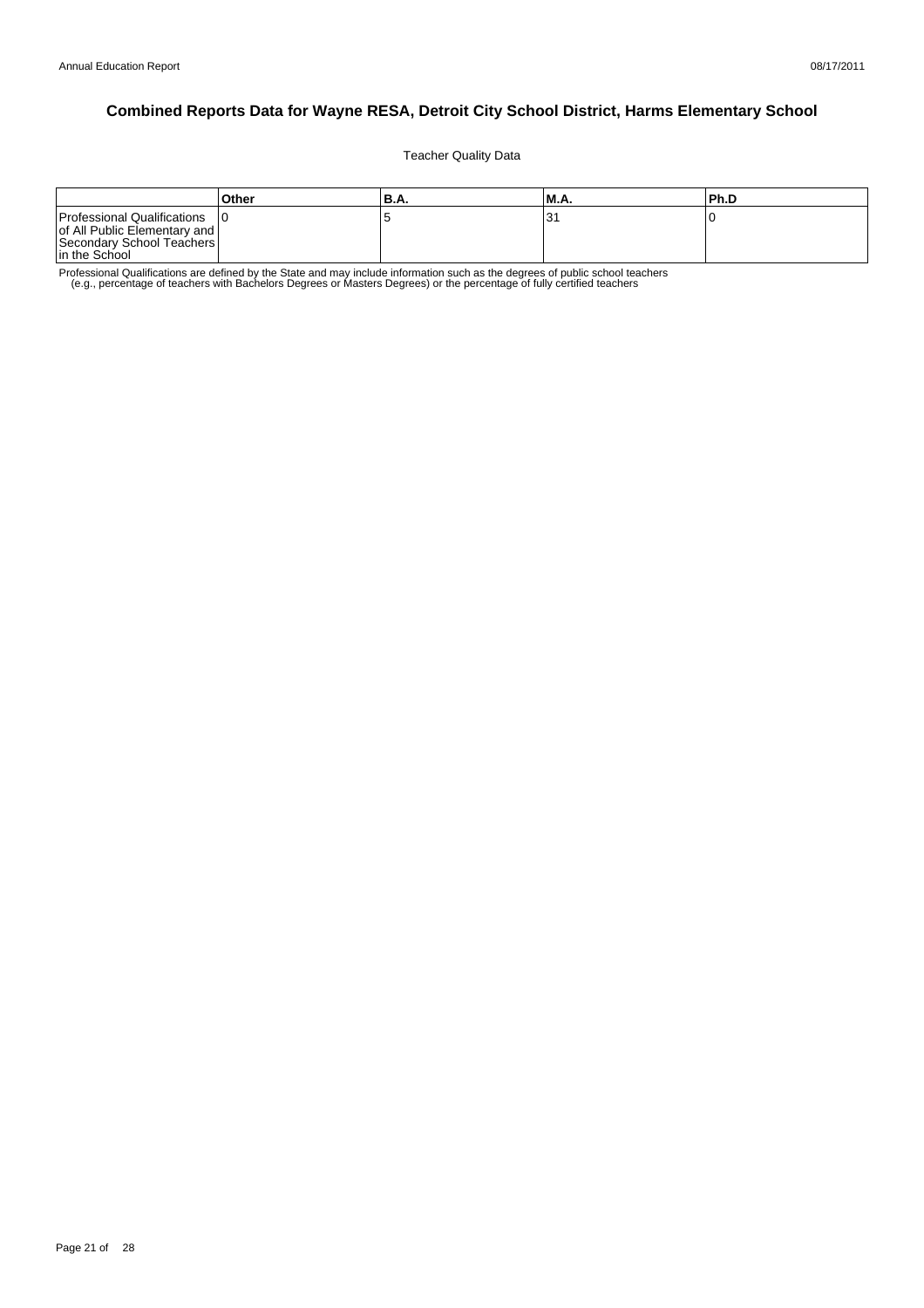Teacher Quality Data

|                                                                                                                 | <b>Certification Percent</b> |
|-----------------------------------------------------------------------------------------------------------------|------------------------------|
| Percentage of Public Elementary and Secondary School Teachers in the 10%<br>School with Emergency Certification |                              |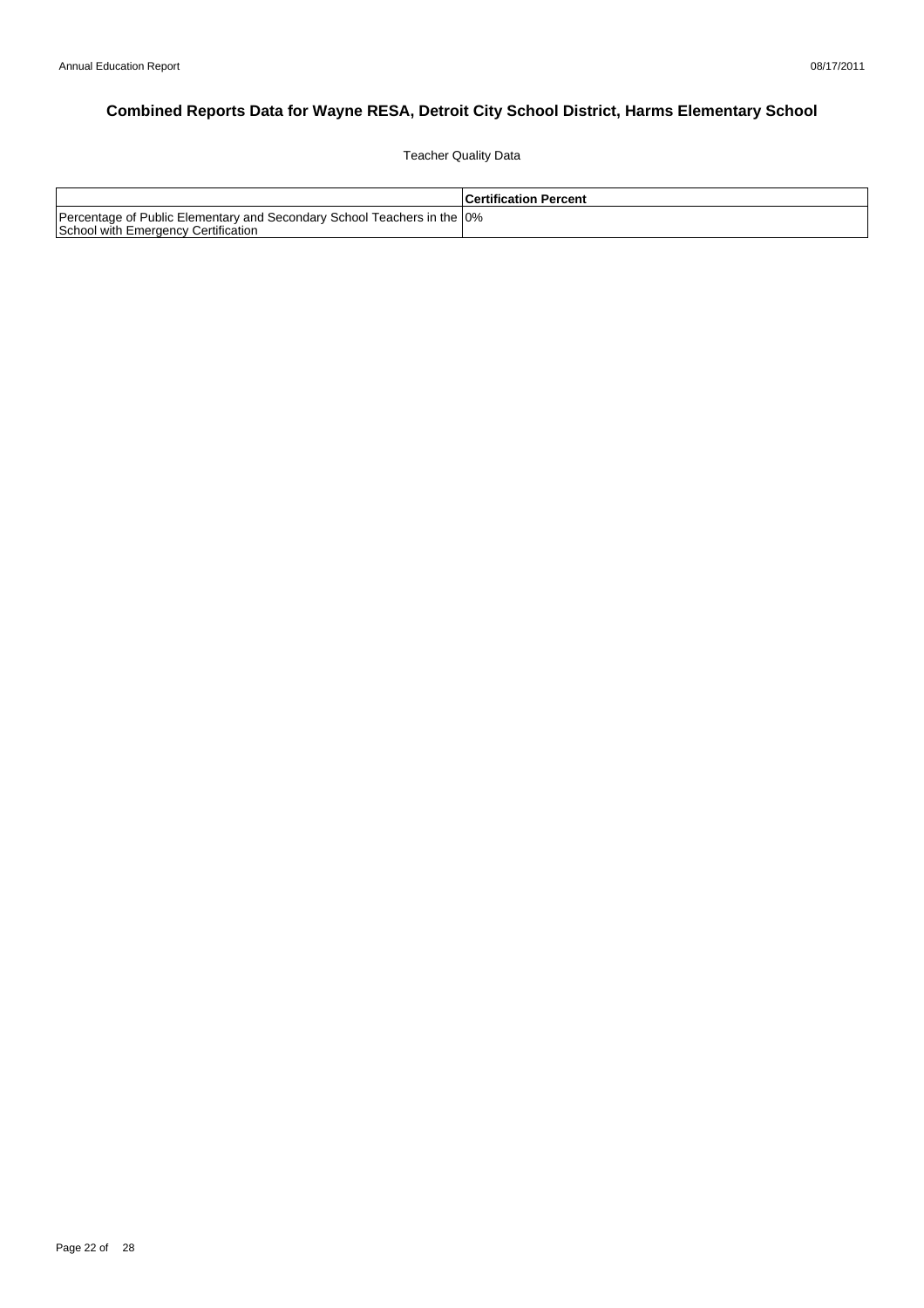Teacher Quality Data

|                                                                                                                        | School Aggregate |
|------------------------------------------------------------------------------------------------------------------------|------------------|
| Percentage of Core Academic Subject Elementary and Secondary<br>School Classes not Taught by Highly Qualified Teachers | 0%               |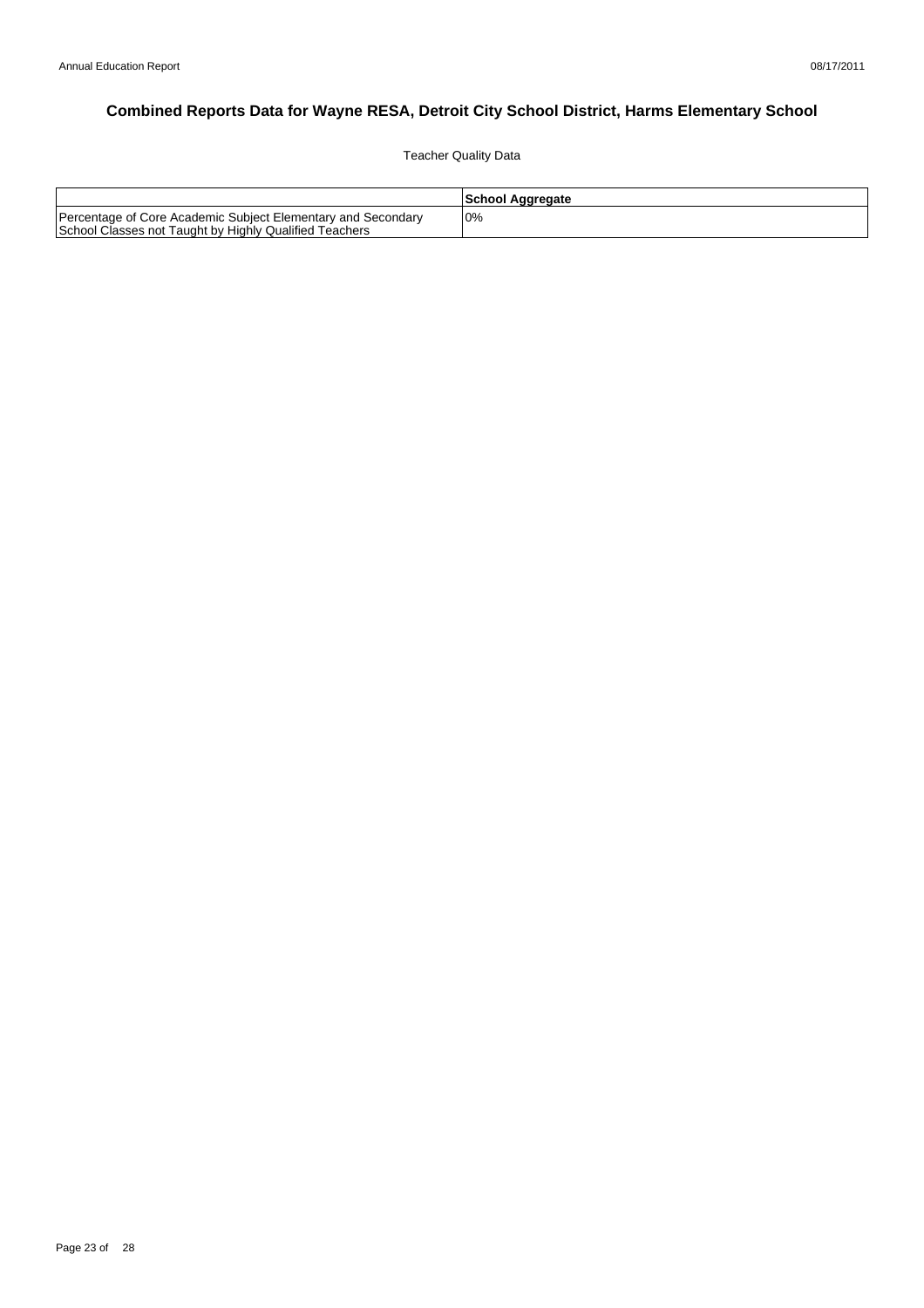| <b>Reporting Group</b>                                                                                         | <b>Percent of Students</b> | <b>Percent below Basic</b> | <b>Percent Basic</b> | <b>Percent Proficient</b>         | <b>Percent Advanced</b> |
|----------------------------------------------------------------------------------------------------------------|----------------------------|----------------------------|----------------------|-----------------------------------|-------------------------|
| <b>All Students</b>                                                                                            | 100                        | 22                         | 43                   | 30                                | 5                       |
| Male<br>Female                                                                                                 | 50<br>50                   | 22<br>22                   | 41<br>45             | 30<br>29                          | 4                       |
| National Lunch<br><b>Program Eligility</b><br>Eligible<br>Not Eligible<br>Info not available                   | 43<br>56                   | 36<br>11                   | 47<br>40             | 16<br>40                          |                         |
| Race Ethnicity<br>White<br><b>Black</b><br>Hispanic<br>Asian Amer/Pacif Isl<br>American Indian<br>Unclassified | 71<br>20                   | 14<br>52<br>29<br>13       | 43<br>39<br>51<br>32 | 37<br>9<br>19<br>36<br>$\ddagger$ | 6<br>19                 |
| Student classified as<br>having a disability<br><b>SD</b><br>Not SD                                            | 12<br>88                   | 42<br>19                   | 39<br>44             | 17<br>31                          | 6                       |
| Student is an English<br>Language Learner<br><b>ELL</b><br>Not ELL                                             | 3<br>97                    | 48<br>21                   | 40<br>43             | 11<br>31                          | 5                       |

NAEP 2009 Grade 4 Mathematics Results

‡ Reporting Standards not met.<br>Note: Observed differences are not necessarily statistically significant. Detail may not sum to total because of rounding.<br>SOURCE: U.S. Department of Education. Institute for Education Scien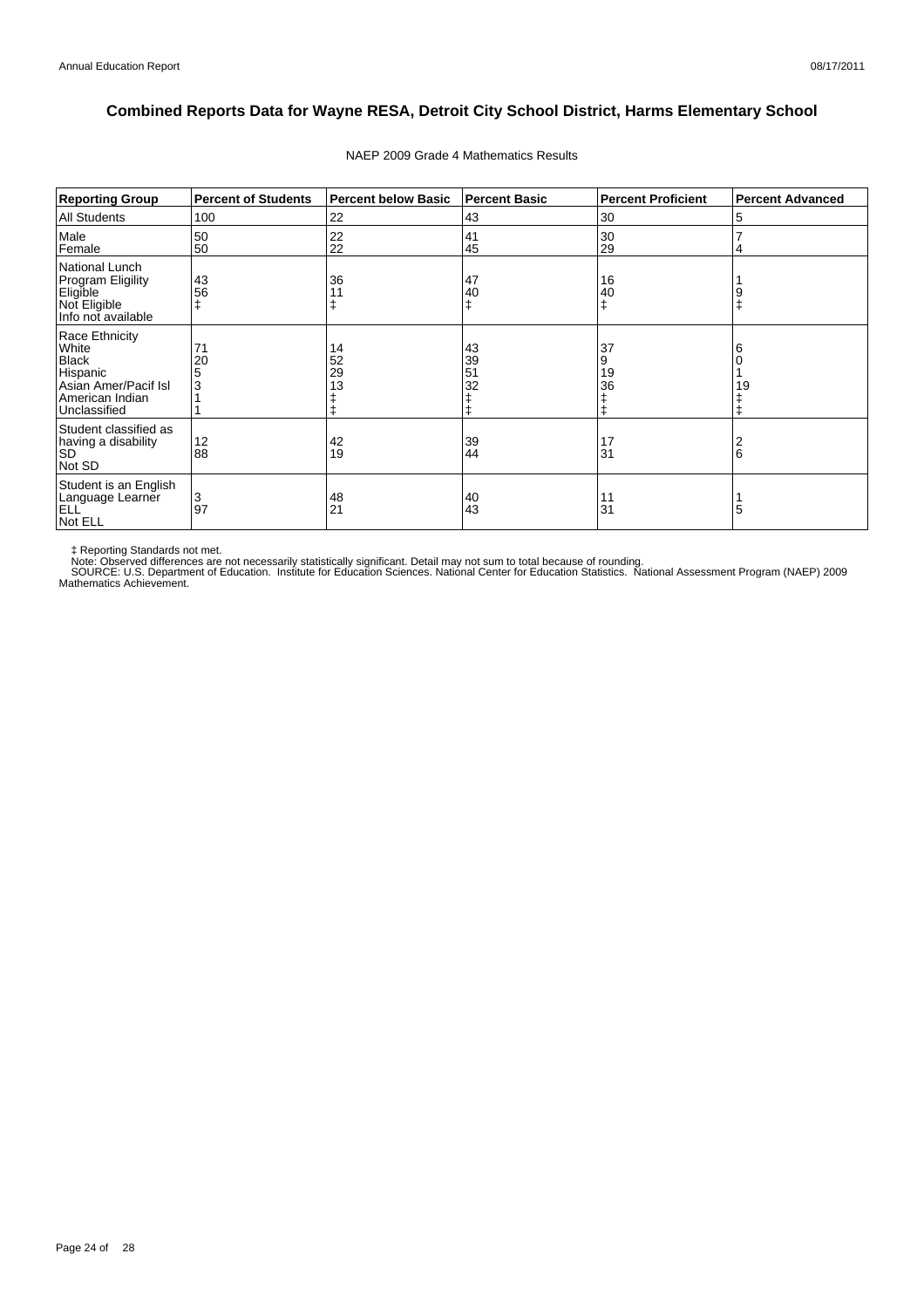| <b>Reporting Group</b>                                                                                         | <b>Percent of Students</b> | <b>Percent below Basic</b> | <b>Percent Basic</b> | <b>Percent Proficient</b> | <b>Percent Advanced</b> |
|----------------------------------------------------------------------------------------------------------------|----------------------------|----------------------------|----------------------|---------------------------|-------------------------|
| <b>All Students</b>                                                                                            | 100                        | 32                         | 37                   | 24                        | 7                       |
| Male<br>Female                                                                                                 | 51<br>49                   | 31<br>33                   | 37<br>38             | 24<br>24                  | 8<br>5                  |
| National Lunch<br>Program Eligility<br>Eligible<br>Not Eligible<br>Info not available                          | 38<br>62                   | 50<br>21                   | 37<br>38<br>ŧ        | 12<br>31                  | 10                      |
| Race Ethnicity<br>White<br><b>Black</b><br>Hispanic<br>Asian Amer/Pacif Isl<br>American Indian<br>Unclassified | 74<br>18                   | 23<br>68<br>38<br>11       | 40<br>27<br>45<br>30 | 29<br>4<br>15<br>31       | 8<br>2<br>28            |
| Student classified as<br>having a disability<br><b>SD</b><br>Not SD                                            | 10<br>90                   | 75<br>27                   | 22<br>39             | 27                        |                         |
| Student is an English<br>Language Learner<br>ELL <sup>'</sup><br>Not ELL                                       | 2<br>98                    | 58<br>32                   | 32<br>37             | 10<br>24                  |                         |

#### NAEP 2009 Grade 8 Mathematics Results

‡ Reporting Standards not met.<br>NOTE: Detail may not sum to totals because of rounding. Some apparent differences between estimates may not be statistically significant.<br>NOTE: Detail may not sum to totals because of roundin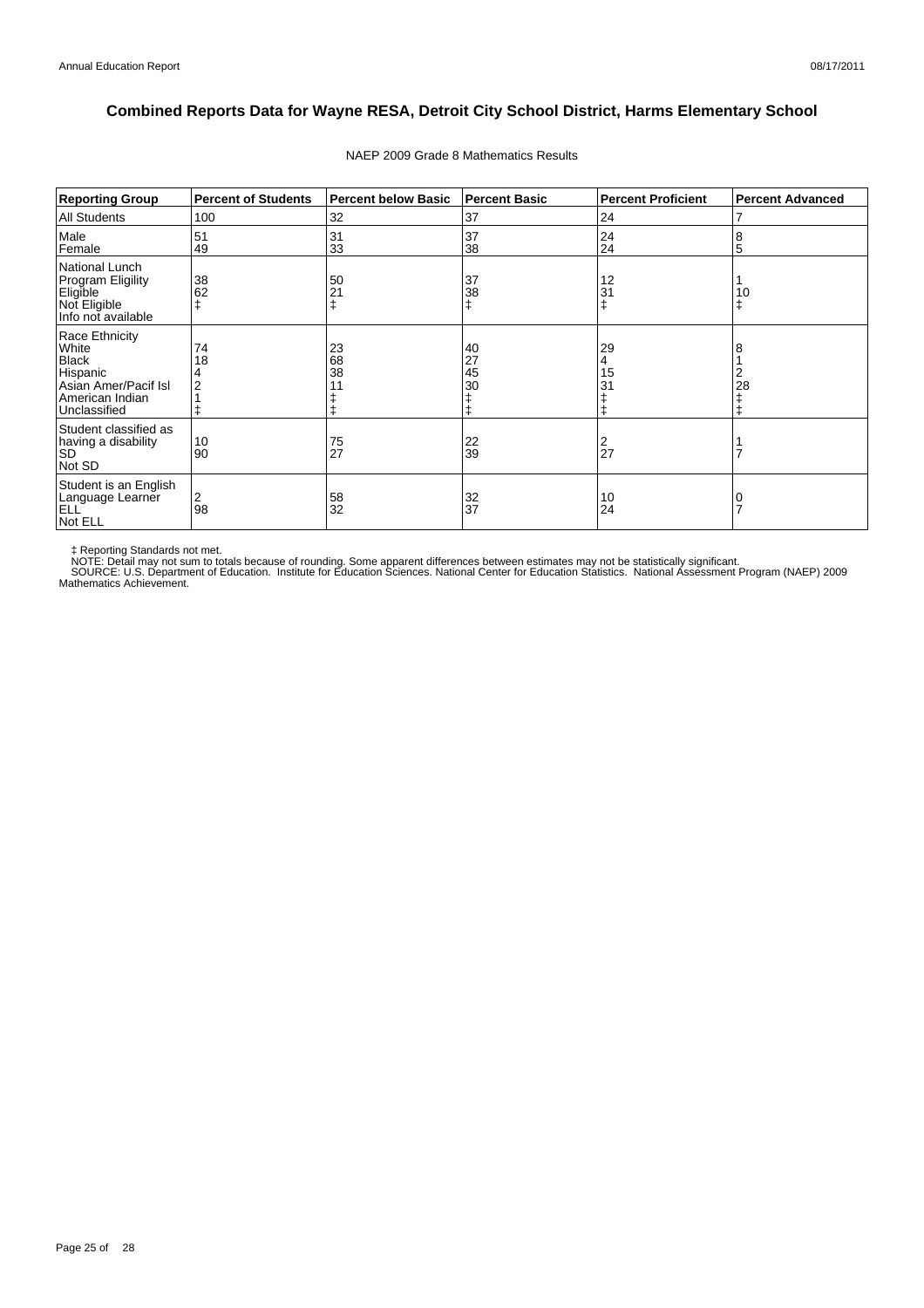| <b>Reporting Group</b>                                                                                         | <b>Percent of Students</b> | <b>Percent below Basic</b>        | <b>Percent Basic</b> | <b>Percent Proficient</b> | <b>Percent Advanced</b> |
|----------------------------------------------------------------------------------------------------------------|----------------------------|-----------------------------------|----------------------|---------------------------|-------------------------|
| All Students                                                                                                   | 100                        | 36                                | 34                   | 23                        | 6                       |
| Male<br>Female                                                                                                 | 50<br>50                   | 39<br>32                          | 35<br>34             | 21<br>26                  | 5<br>8                  |
| National Lunch<br>Program Eligility<br>Eligible<br>Not Eligible<br>Info not available                          | 43<br>57<br>#              | 52<br>24                          | 33<br>36<br>ŧ        | 13<br>31<br>ŧ             | 2<br>10                 |
| Race Ethnicity<br>White<br><b>Black</b><br>Hispanic<br>Asian Amer/Pacif Isl<br>American Indian<br>Unclassified | 71<br>19                   | 28<br>$\overline{65}$<br>49<br>21 | 36<br>26<br>34<br>37 | 28<br>15<br>25            |                         |
| Student classified as<br>having a disability<br><b>SD</b><br>Not SD                                            | 10<br>90                   | 66<br>32                          | 24<br>36             | 8<br>25                   |                         |
| Student is an English<br>Language Learner<br>ELL <sup>'</sup><br>Not ELL                                       | 3<br>97                    | 65<br>35                          | 26<br>35             | 9<br>24                   |                         |

#### NAEP 2009 Grade 4 Reading Results

# Rounds to zero

‡ Reporting Standards not met.<br>NOTE: Detail may not sum to totals because of rounding. Some apparent differences between estimates may not be statistically significant.<br>SOURCE: U.S. Department of Education, Institute of Ed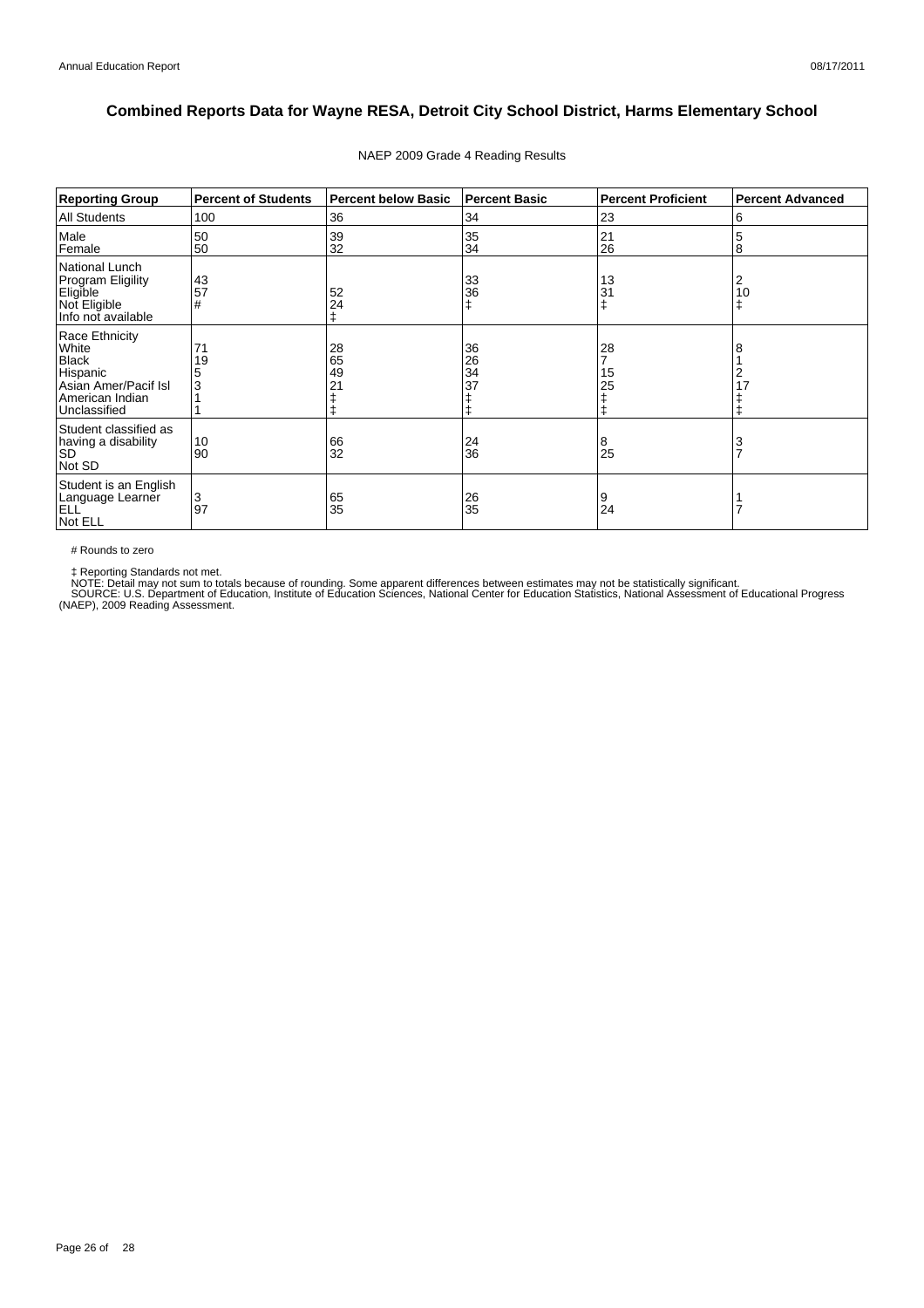| <b>Reporting Group</b>                                                                                         | <b>Percent of Students</b> | <b>Percent below Basic</b> | <b>Percent Basic</b> | <b>Percent Proficient</b> | <b>Percent Advanced</b> |
|----------------------------------------------------------------------------------------------------------------|----------------------------|----------------------------|----------------------|---------------------------|-------------------------|
| <b>All Students</b>                                                                                            | 100                        | 28                         | 41                   | 28                        | 3                       |
| Male<br>Female                                                                                                 | 51<br>49                   | 33<br>23                   | 42<br>41             | 23<br>32                  | $\overline{2}$<br>4     |
| National Lunch<br><b>Program Eligility</b><br>Eligible<br>Not Eligible<br>Info not available                   | 37<br>62                   | 44<br>18                   | 41<br>42<br>ŧ        | 14<br>36<br>ŧ             |                         |
| Race Ethnicity<br>White<br><b>Black</b><br>Hispanic<br>Asian Amer/Pacif Isl<br>American Indian<br>Unclassified | 74<br>18                   | 21<br>54<br>40             | 32<br>37<br>34       | 32<br>9<br>24             | 3                       |
| Student classified as<br>having a disability<br><b>SD</b><br>Not SD                                            | 9<br>91                    | 73<br>23                   | 22<br>43             | 30                        | #<br>3                  |
| Student is an English<br>Language Learner<br>ELL <sup>'</sup><br>Not ELL                                       | 2<br>98                    | 60<br>27                   | 33<br>42             | 8<br>28                   | #<br>3                  |

#### NAEP 2009 Grade 8 Reading Results

# Rounds to zero

‡ Reporting Standards not met.<br>NOTE: Detail may not sum to totals because of rounding. Some apparent differences between estimates may not be statistically significant.<br>SOURCE: U.S. Department of Education, Institute of Ed